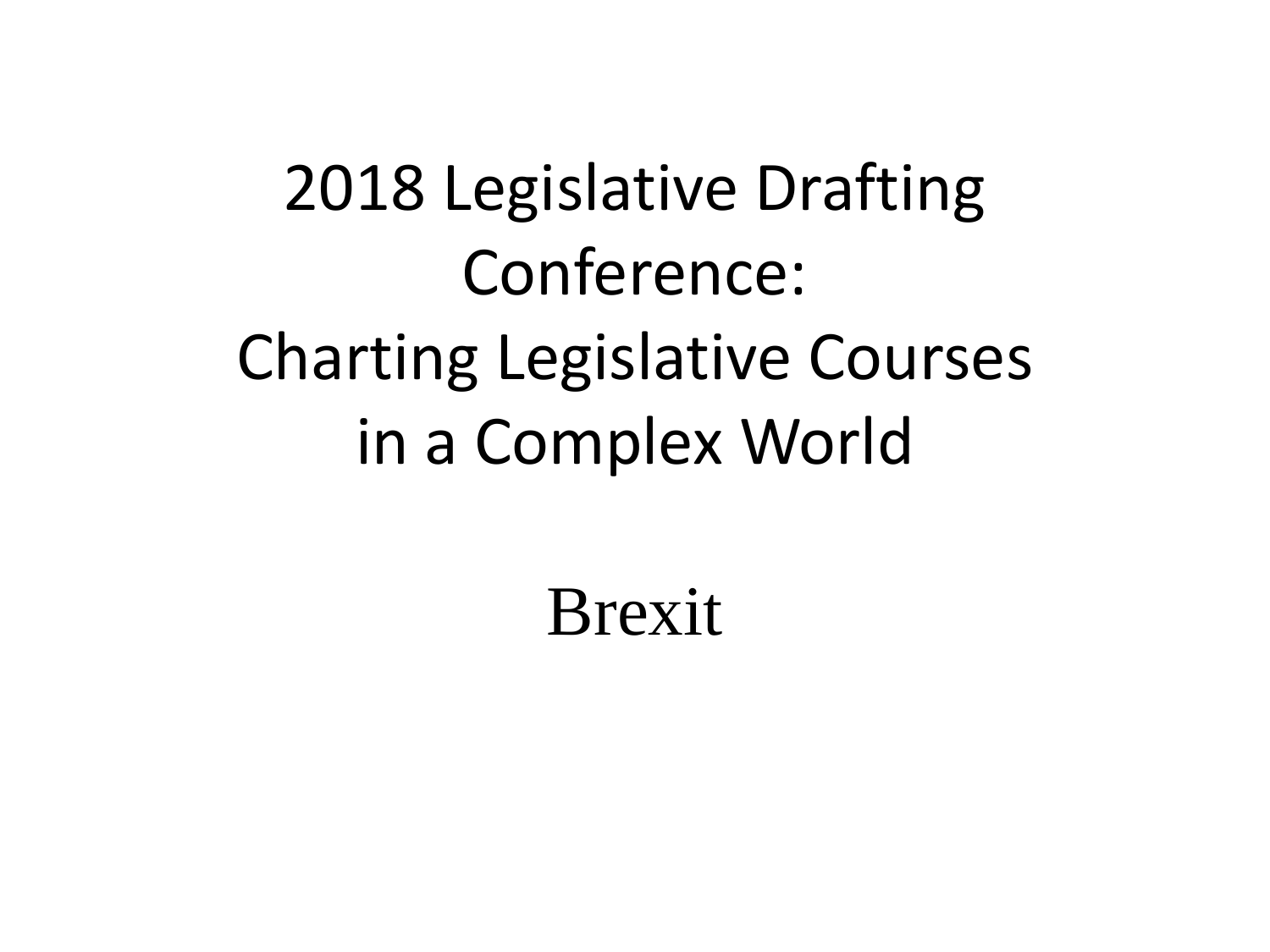# History – EEC/EC/EU

- The entry of the UK into the EEC (and the other two Communities), on January 1, 1973, came after many hard-fought political battles.
- First application in 1961 rejected by France (under President de Gaulle) in 1963.
- Second application in 1967 (together with Denmark and Ireland) – vetoed again by France.
- President de Gaulle resigned in 1969.
- After that the EEC Members decided to open accession negotiations.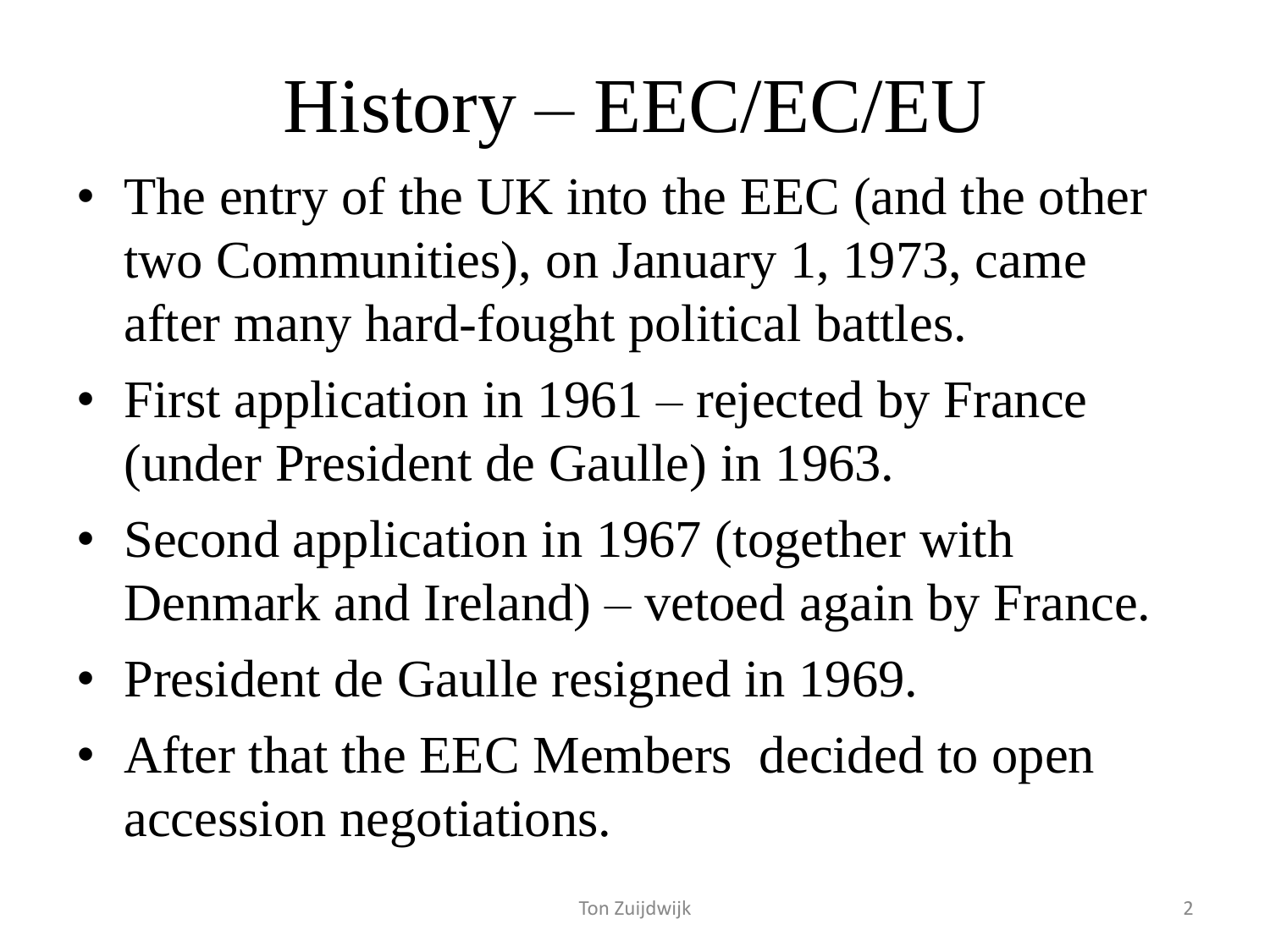# History: EFTA

- European Free Trade Association (EFTA), established by Convention signed in Stockholm (1960), known as the "Stockholm Convention".
- Original EFTA membership (1960): Austria, Denmark, Norway, Portugal, Sweden, Switzerland and United Kingdom.
- Current EFTA membership: Iceland, Liechtenstein, Norway and Switzerland.
- The EFTA countries (minus Switzerland) and the EU countries together are Parties to the European Economic Area Agreement (EEA, in force January 1, 1994).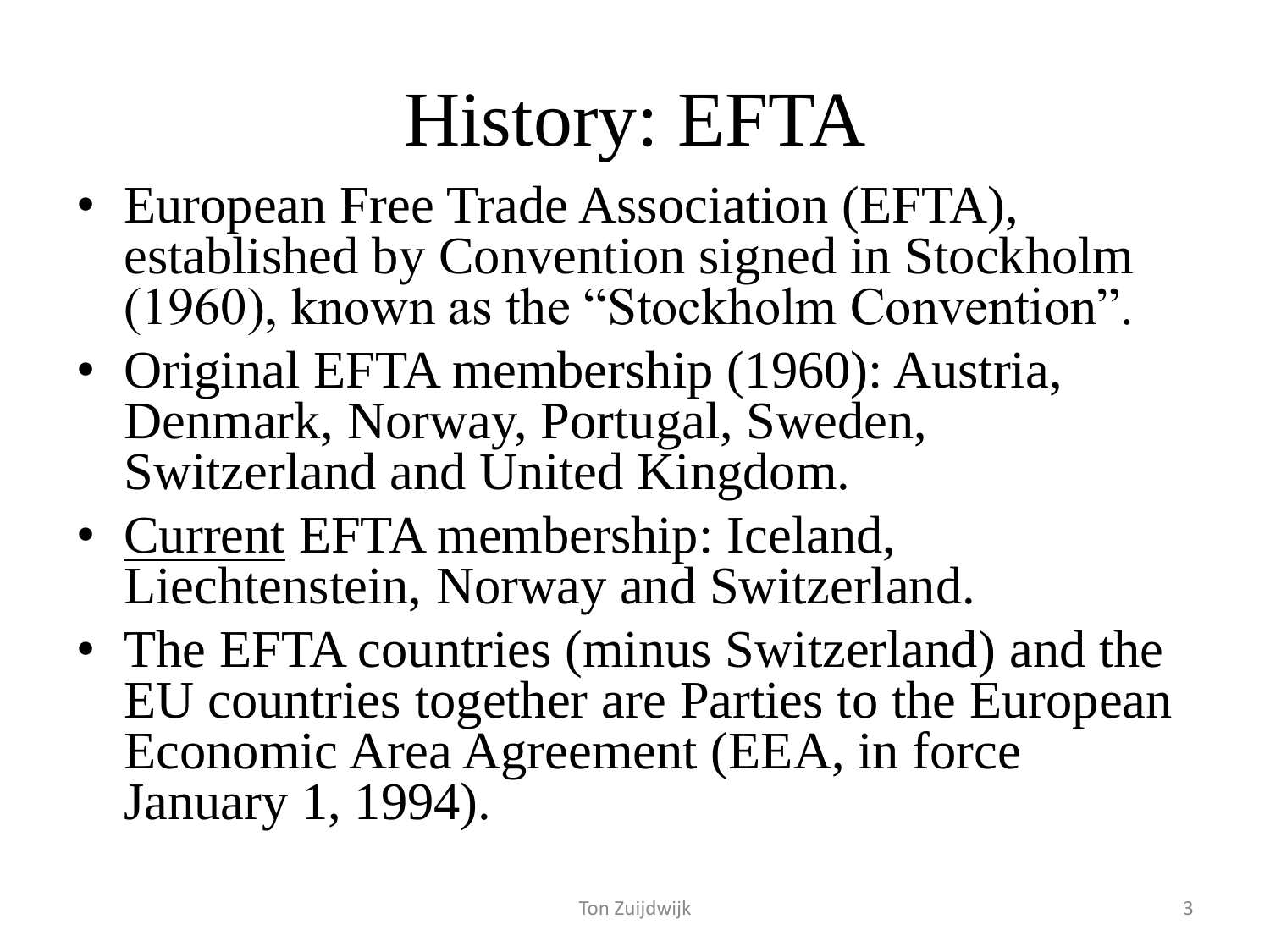#### Referendum

- Set of arrangements between the UK and other EU Member States, agreed in the European Council, February 18/19, 2016: [http://data.consilium.europa.eu/doc/document/](http://data.consilium.europa.eu/doc/document/ST-1-2016-INIT/en/pdf) ST-1-2016-INIT/en/pdf
- Referendum held on June 23, 2016.
- Participation rate of eligible voters: 72.21%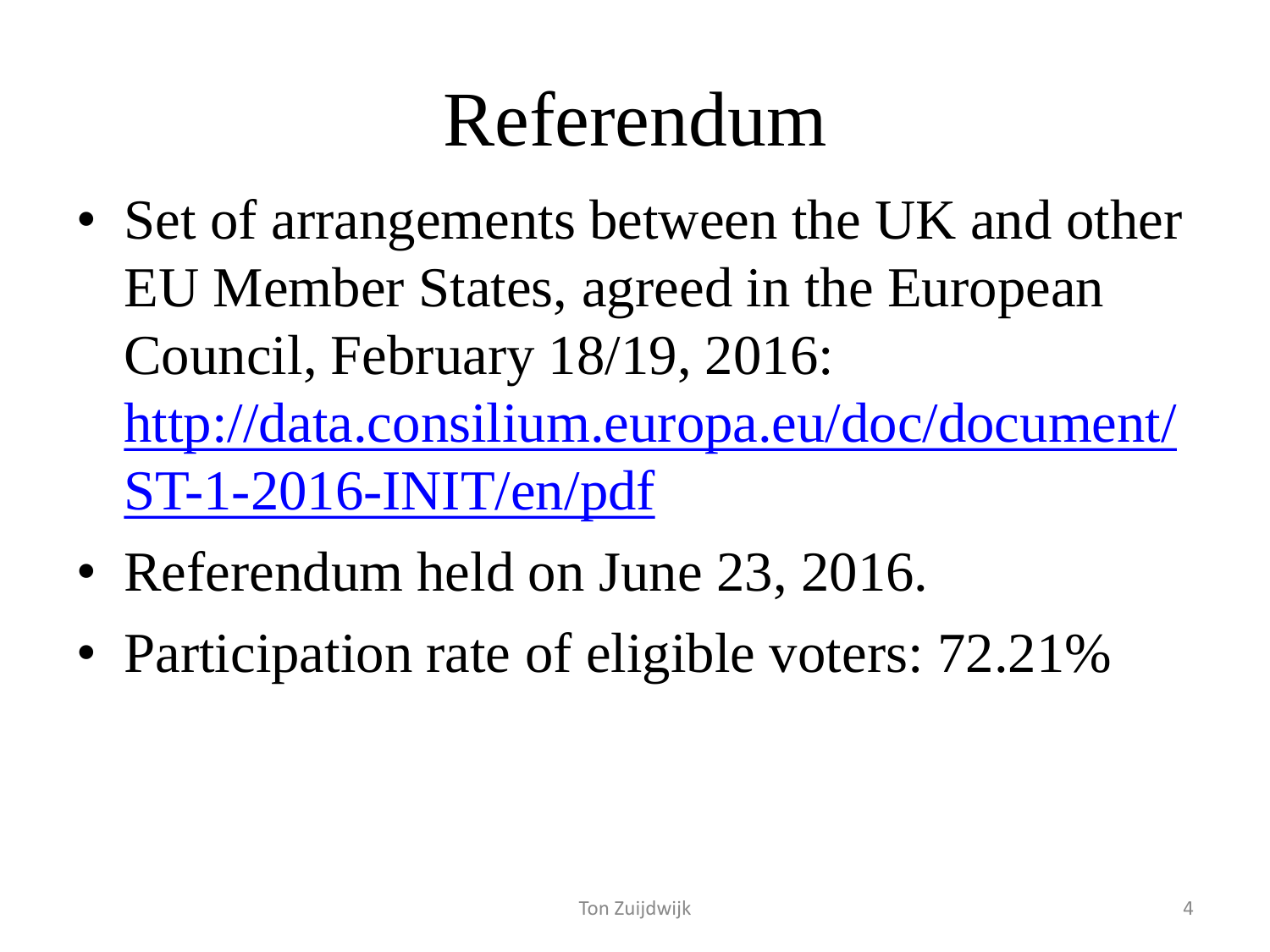# UK Referendum Question 2016

- "Should the United Kingdom remain a member of the European Union or leave the European Union?"
- Options to cross off:

(1) "Remain a member of the European Union"  $(48.11\%)$ .

(2) "Leave the European Union"  $(51.89\%)$ .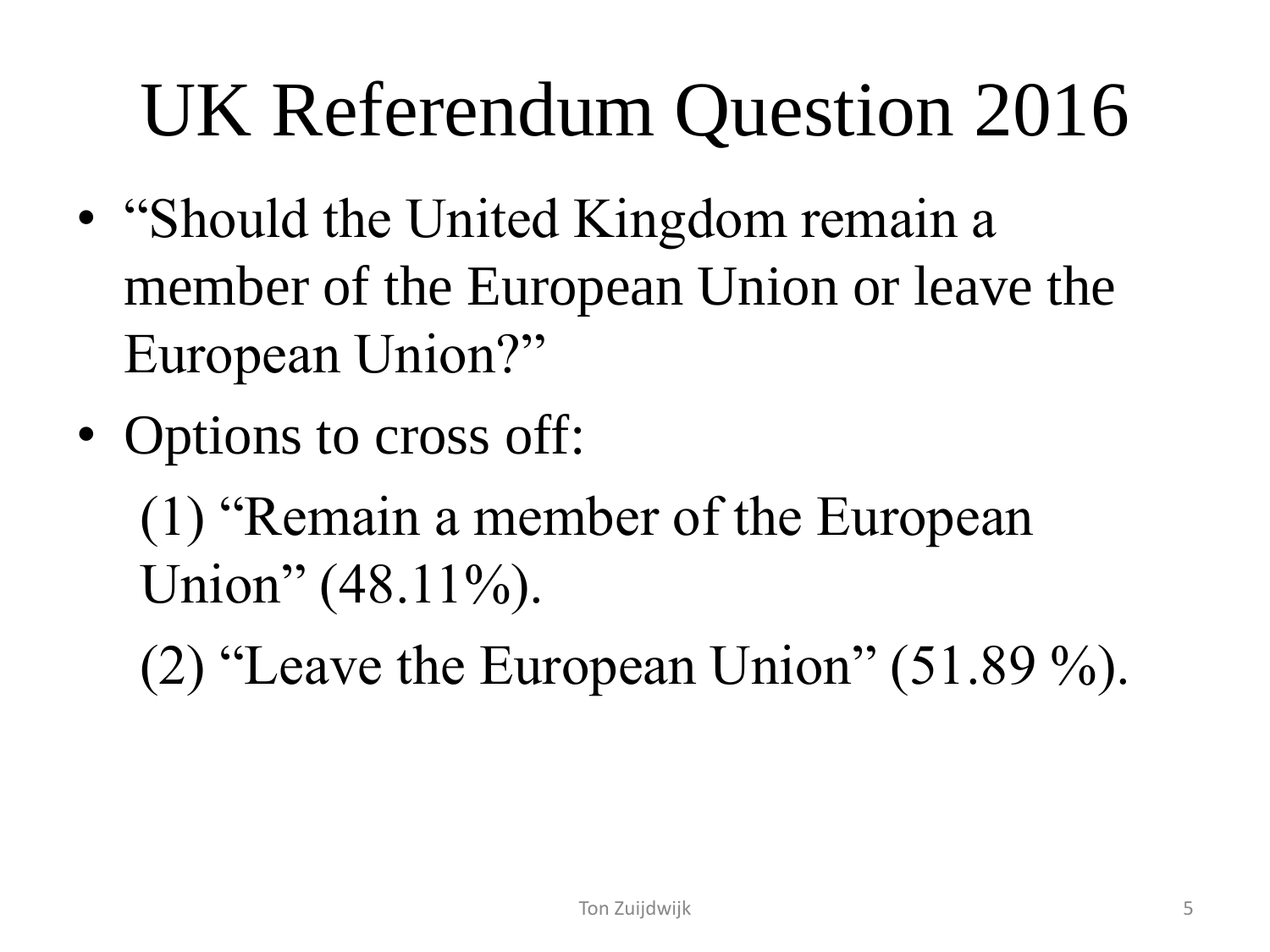## Subsequent events in the UK

- Prime Minister David Cameron resigned.
- Theresa May became Prime Minister on July 13, 2016.
- General elections June 8, 2017: turnout 68.7%
- Results (total 650 seats):
- (1) Conservatives:  $318$  (-13);
- (2) Labour:  $262 (+30);$
- (3) Democratic Union Party:  $10 (+2)$ .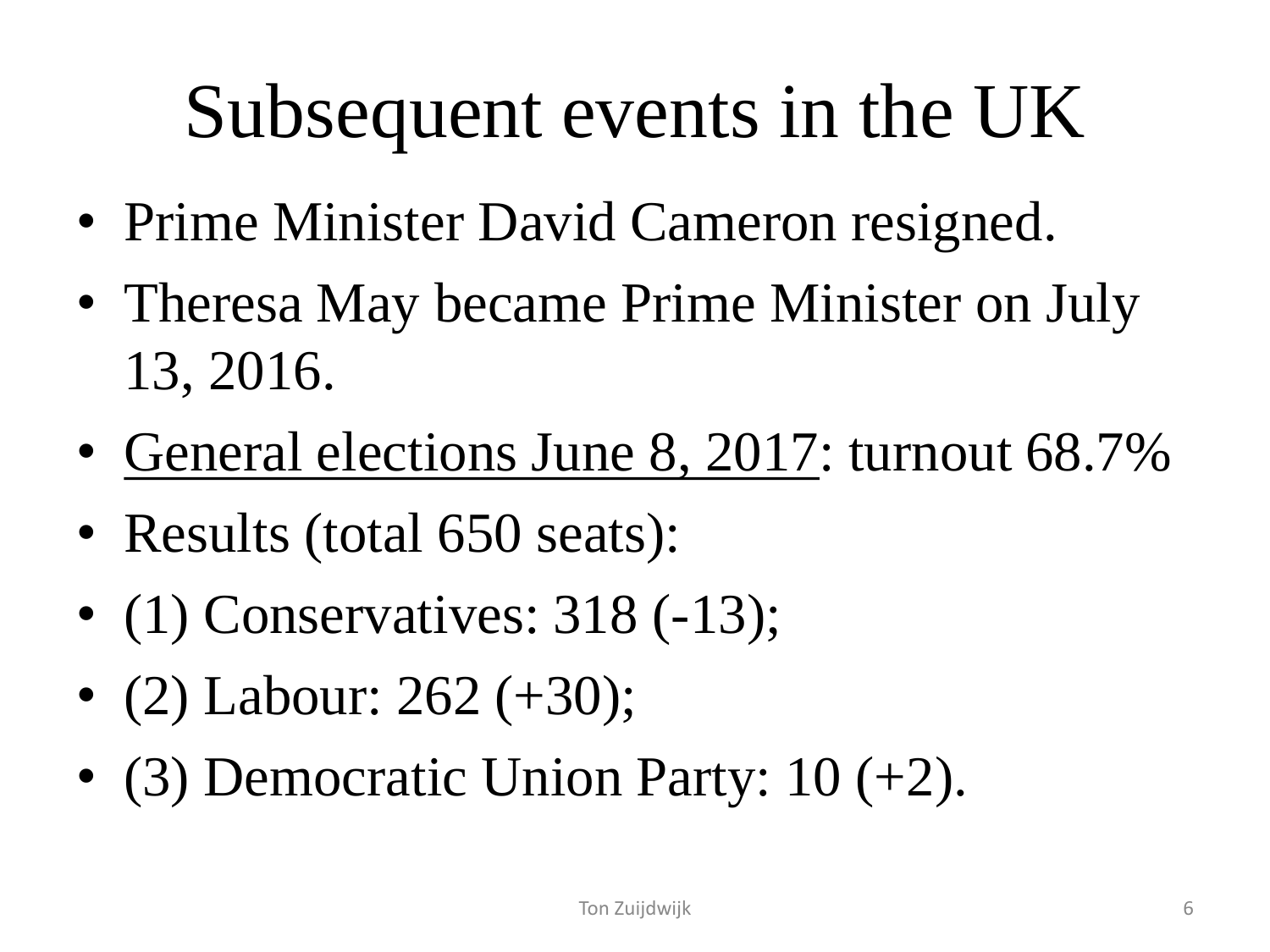### EU withdrawal process

- Article 50 of the Treaty on European Union (TEU) included through the Treaty of Lisbon (in force since December 1, 2009).
- Without TEU Article 50, it was unclear what the withdrawal process for a Member State would be like.
- Letter from UK Prime Minister to the European Council, delivered on March 29, 2017: https://www.gov.uk/government/publications/primeministers-letter-to-donald-tusk-triggering-article-50
- Unless otherwise agreed, UK will stop being a Member of the European Union at the end of March 29, 2019.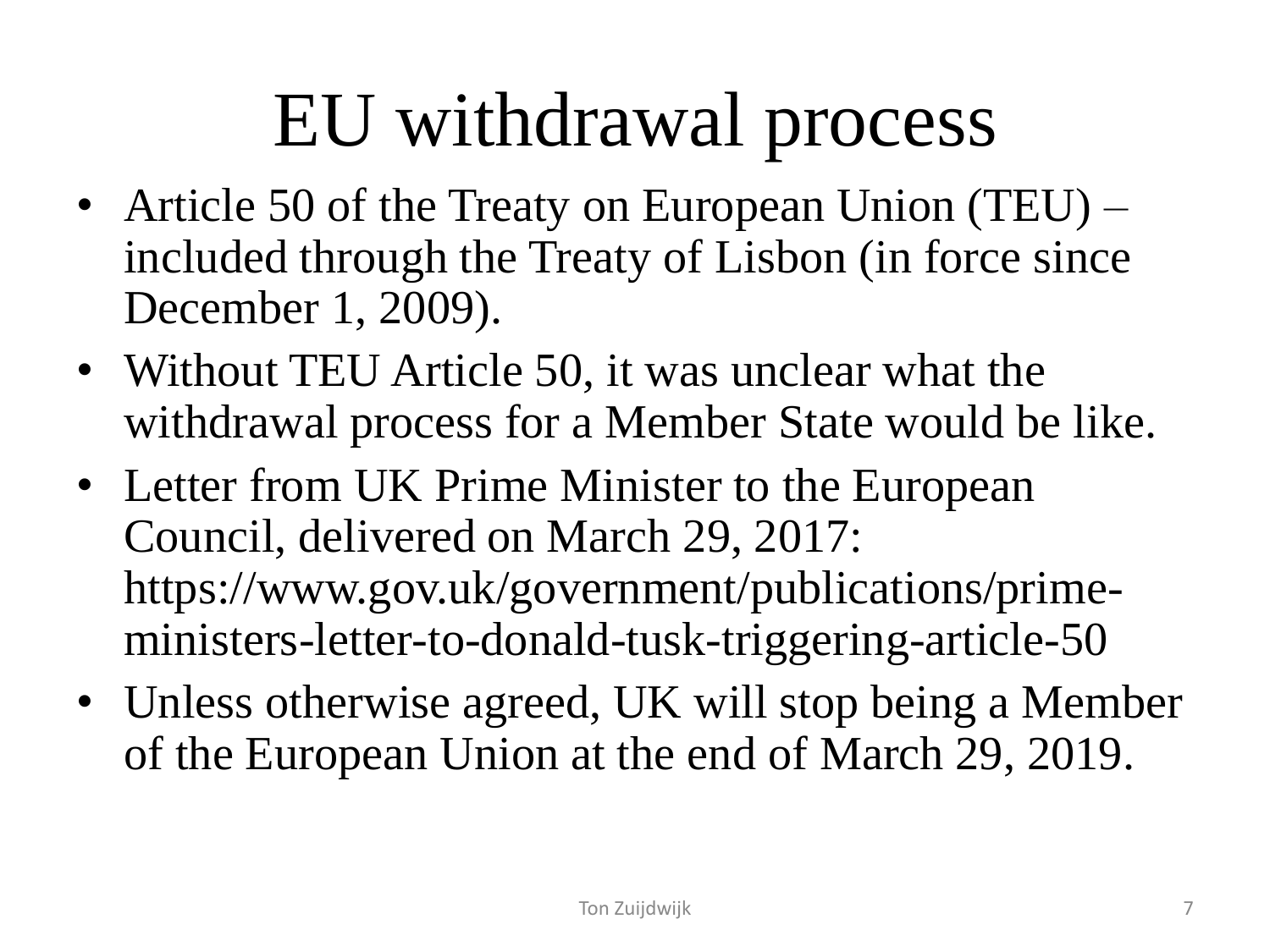# Article 50 TEU (cont'd)

• Question whether the UK could unilaterally revoke the withdrawal letter anytime before March 29, 2019, or whether a reversal would require the consent of the EU 27.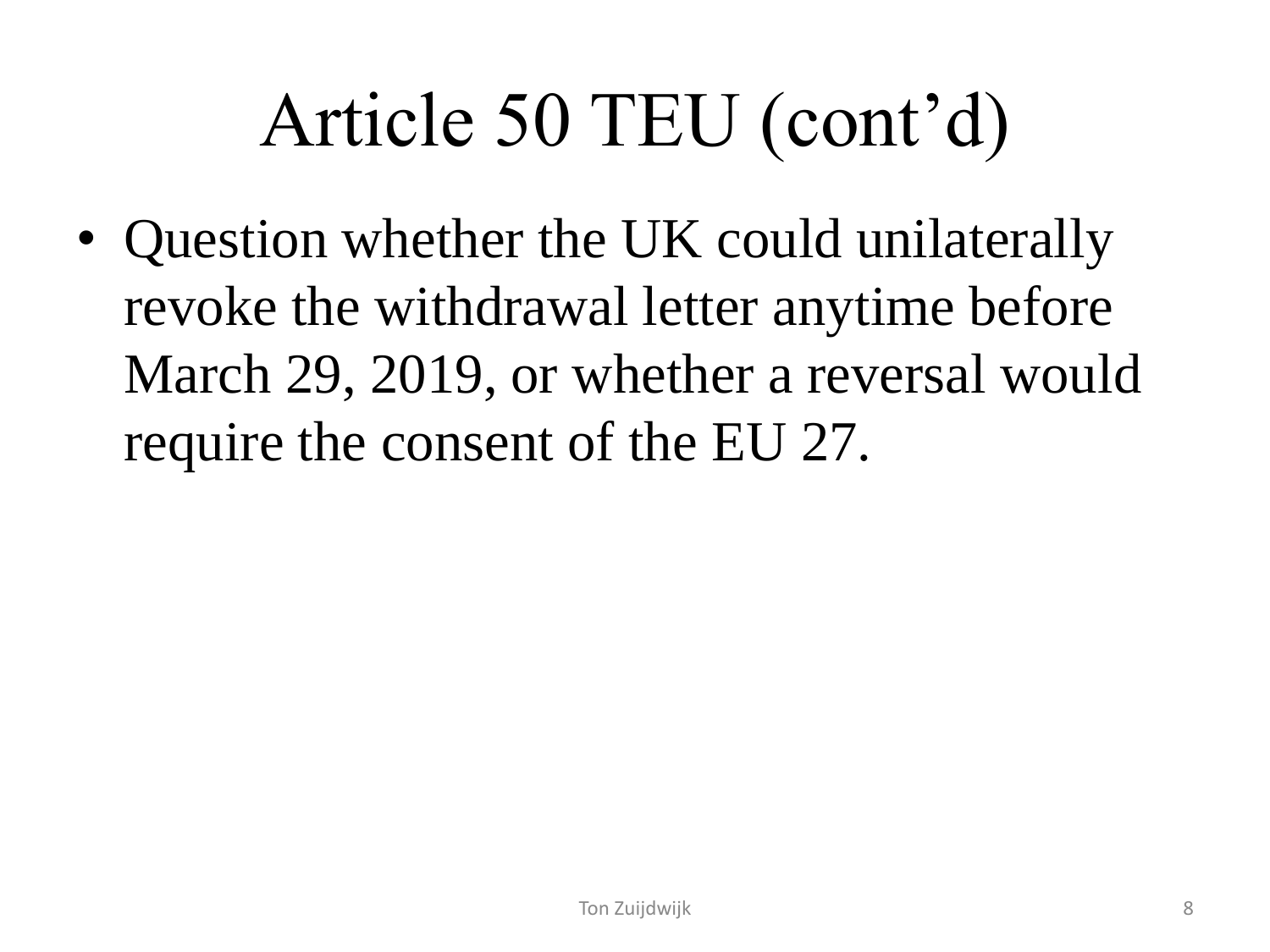### Article 50 TEU

- Period of two years from withdrawal letter to negotiate withdrawal agreement.
- Conclusion by Council by qualified majority (here 72% of EU Member States and 65% of the population of the Member States – normal qualified majority is 55/65) after consent by the European Parliament.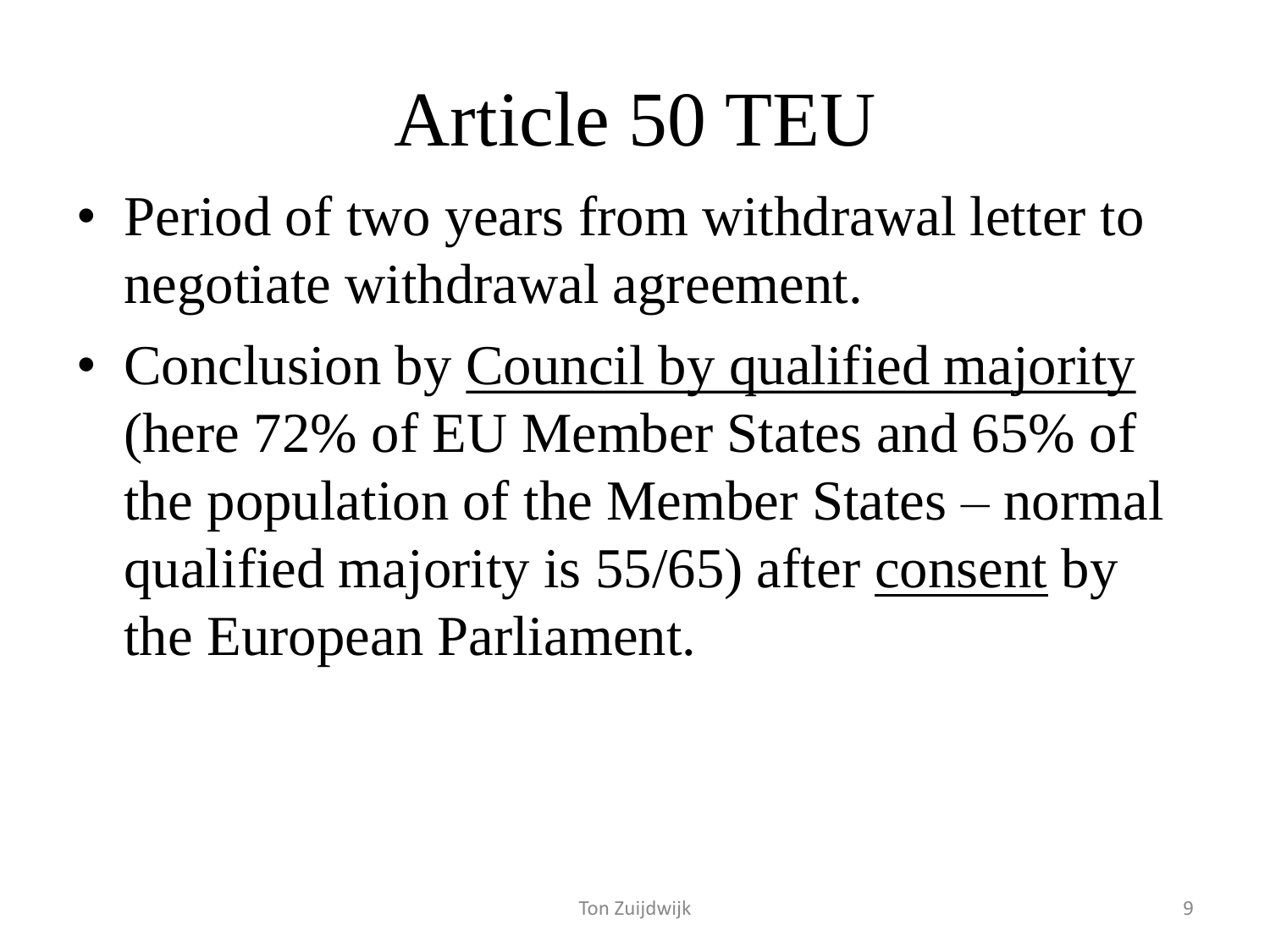Draft text of EU-UK Agreement made public March 19, 2018

- https://ec.europa.eu/commission/sites/beta[political/files/draft\\_agreement\\_coloured.pdf](https://ec.europa.eu/commission/sites/beta-political/files/draft_agreement_coloured.pdf)
- Although certain parts are indicated as agreed, the agreement in its totality must be agreed to by negotiators (and after that by the Government of the UK and the Parliament in London, as well as by the Council of Ministers of the EU and the European Parliament).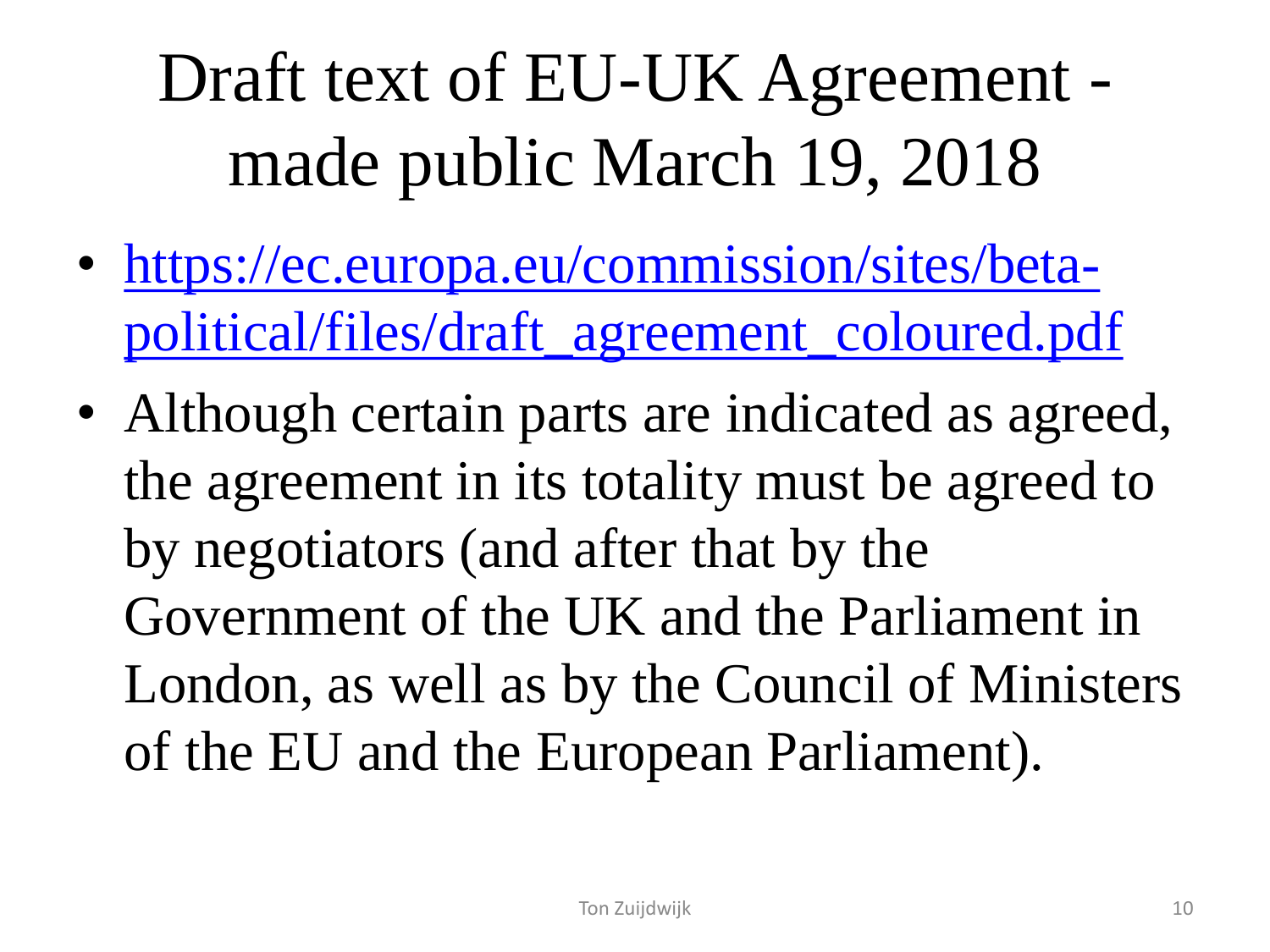### Split between "divorce agreement" and future trade agreement

- In December 2017 the UK and EU agreed to a transition period (sometimes referred to as "implementation period") from March 30, 2019 through December 31, 2020.
- The plan is that the UK will end its membership in the EU at the end of March 29, 2019.
- The EU's departure will be governed by the withdrawal agreement, which is currently being negotiated but will not contained the rules for the future trade relationship.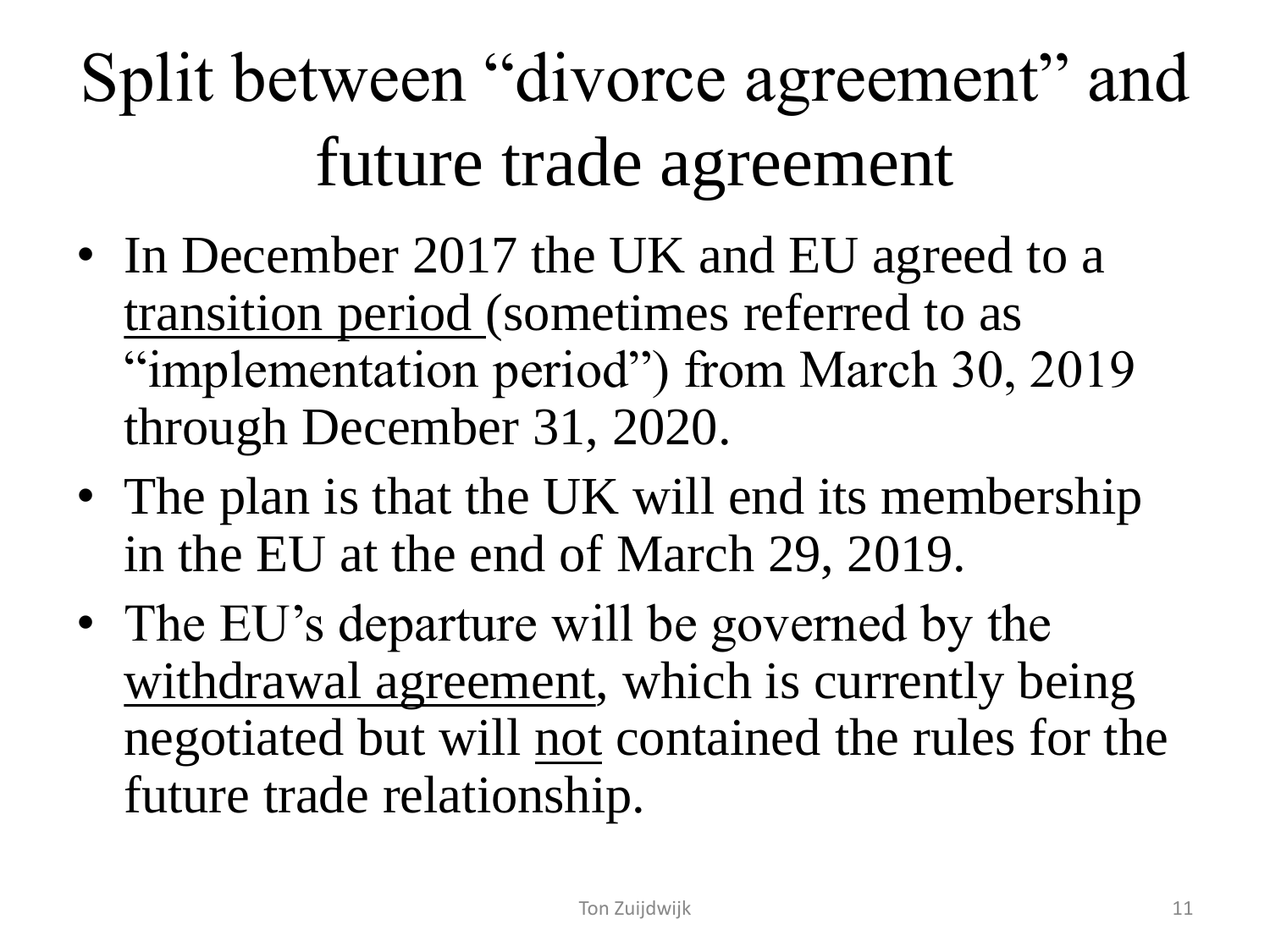# Transition period

- During the transition period EU law will continue to apply to the UK for EU citizens' rights to reside in the UK.
- Also, the transition period will be used to negotiate the new trade relationship between the UK and the EU, on the basis of a framework that will presumably accompany the withdrawal agreement.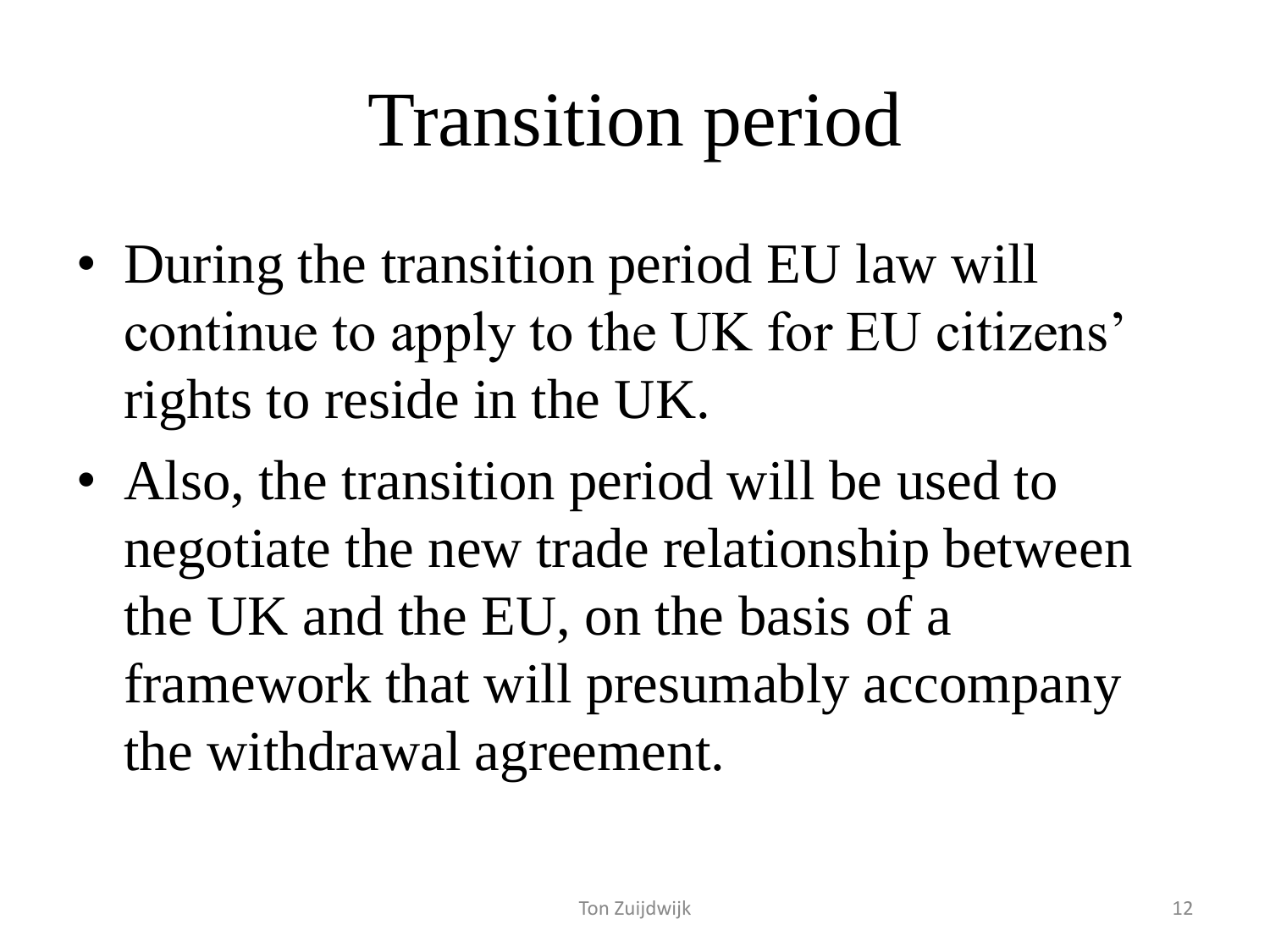#### Agreed areas of the withdrawal agreement

- White Paper on Legislating for the Withdrawal Agreement (July 2018), after the Chequers Cabinet meeting and the resignation of David Davis and Boris Johnson.
- https://assets.publishing.service.gov.uk/govern ment/uploads/system/uploads/attachment\_data/ file/728757/6.4737\_Cm9674\_Legislating\_for\_ the\_withdrawl\_agreement\_FINAL\_230718\_v3 a\_WEB\_PM.pdf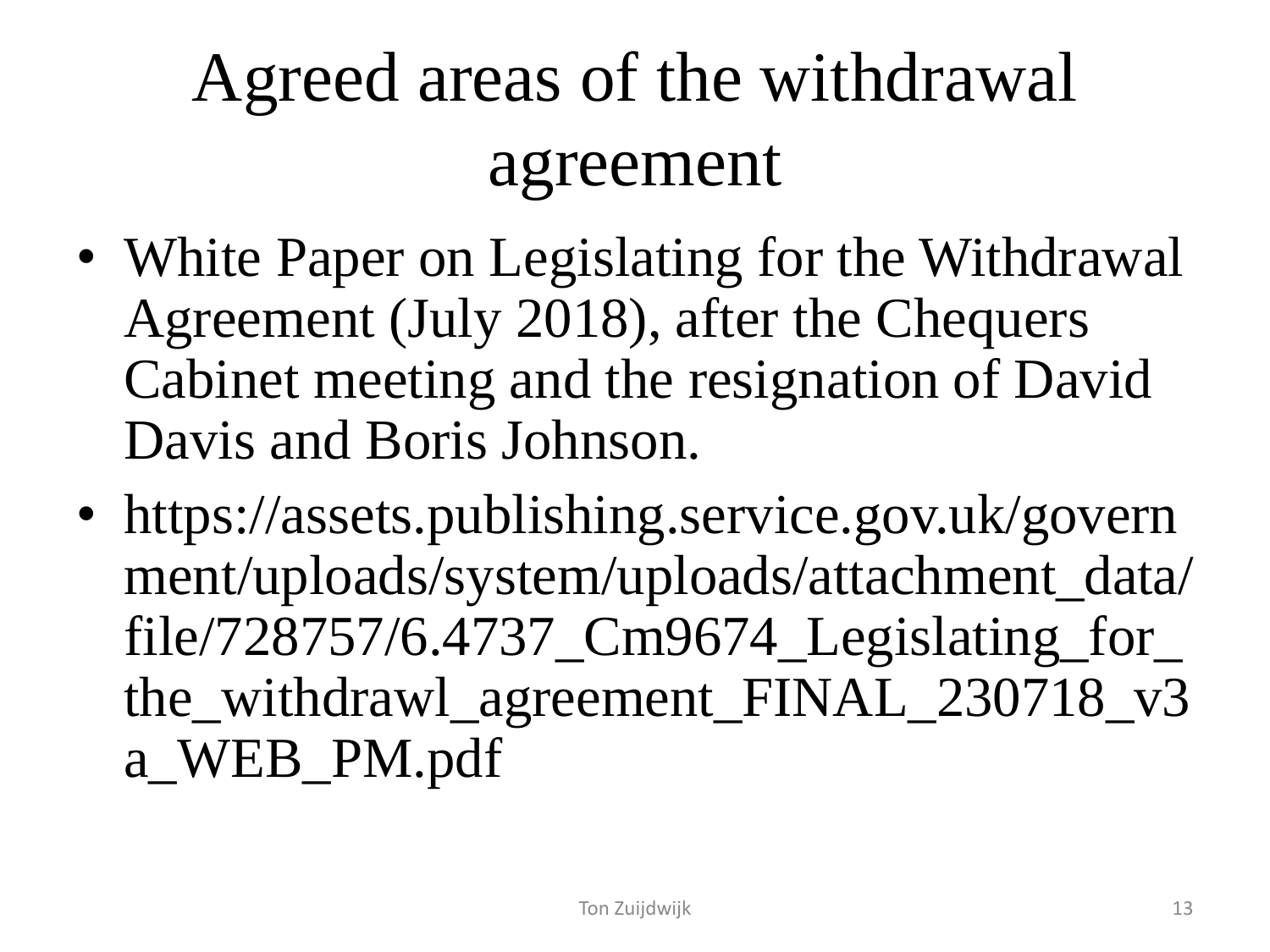# Agreed areas (cont'd)

• The White Paper confirms that the following parts of the March text of the withdrawal agreement are agreed:

citizens' rights (chapter 2),

implementation period (chapter 3) and negotiated financial settlement (chapter 4).

• The White Paper also includes a discussion of the procedures for Parliament's approval of the terms of withdrawal, including the vote on the final deal (chapter 5).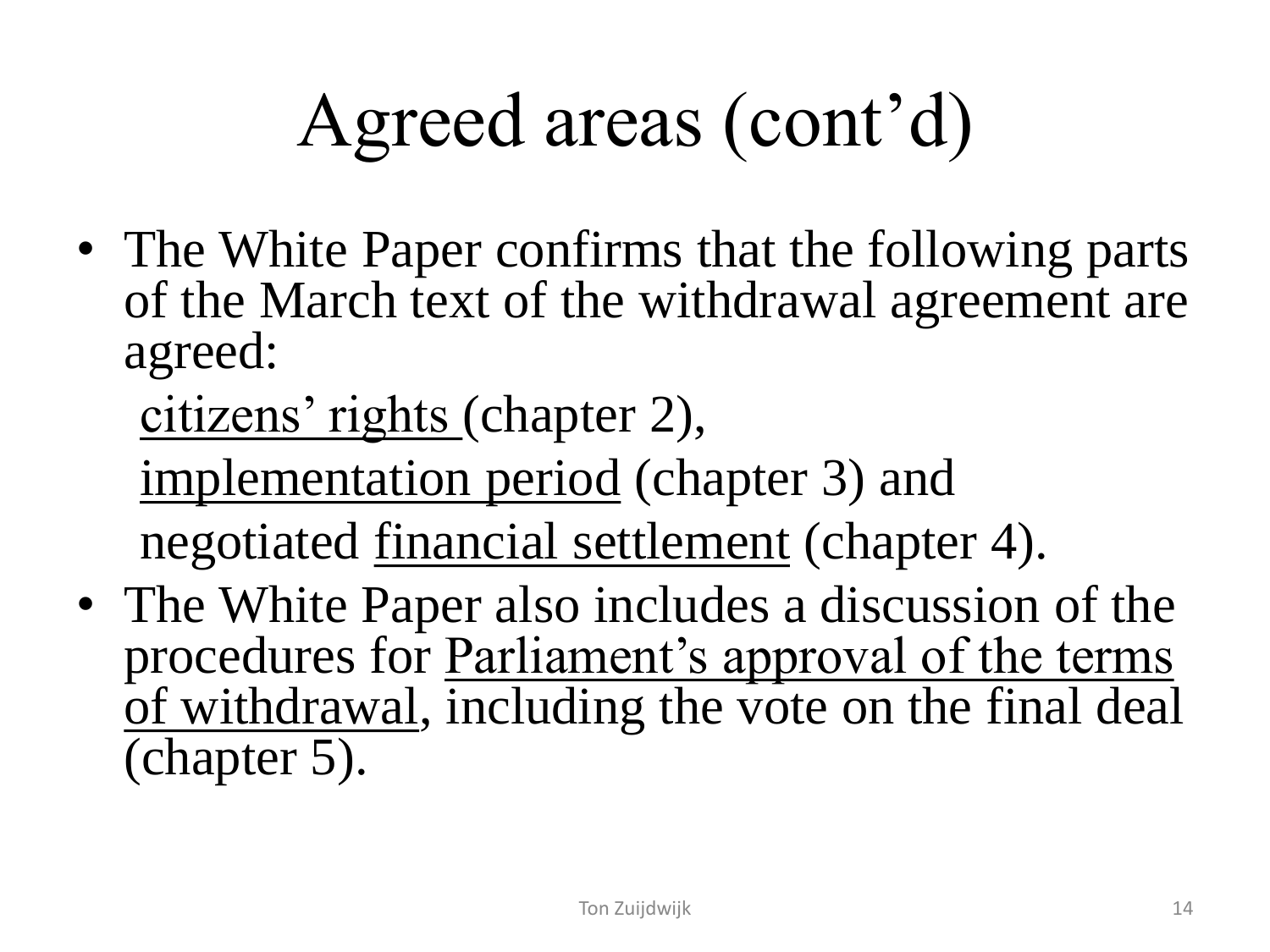# EU citizens' rights

- The agreement will cover all EU citizens legally resident in the UK before the end of the transition period of March 30, 2019 – December 31, 2020.
- Around 3.5m EU (excluding Irish) nationals were estimated to be resident in the UK from January 2017 to December 2017.
- Around 0.8m UK citizens were resident in other EU Member States (excluding the Republic of Ireland) on 1 January 2017.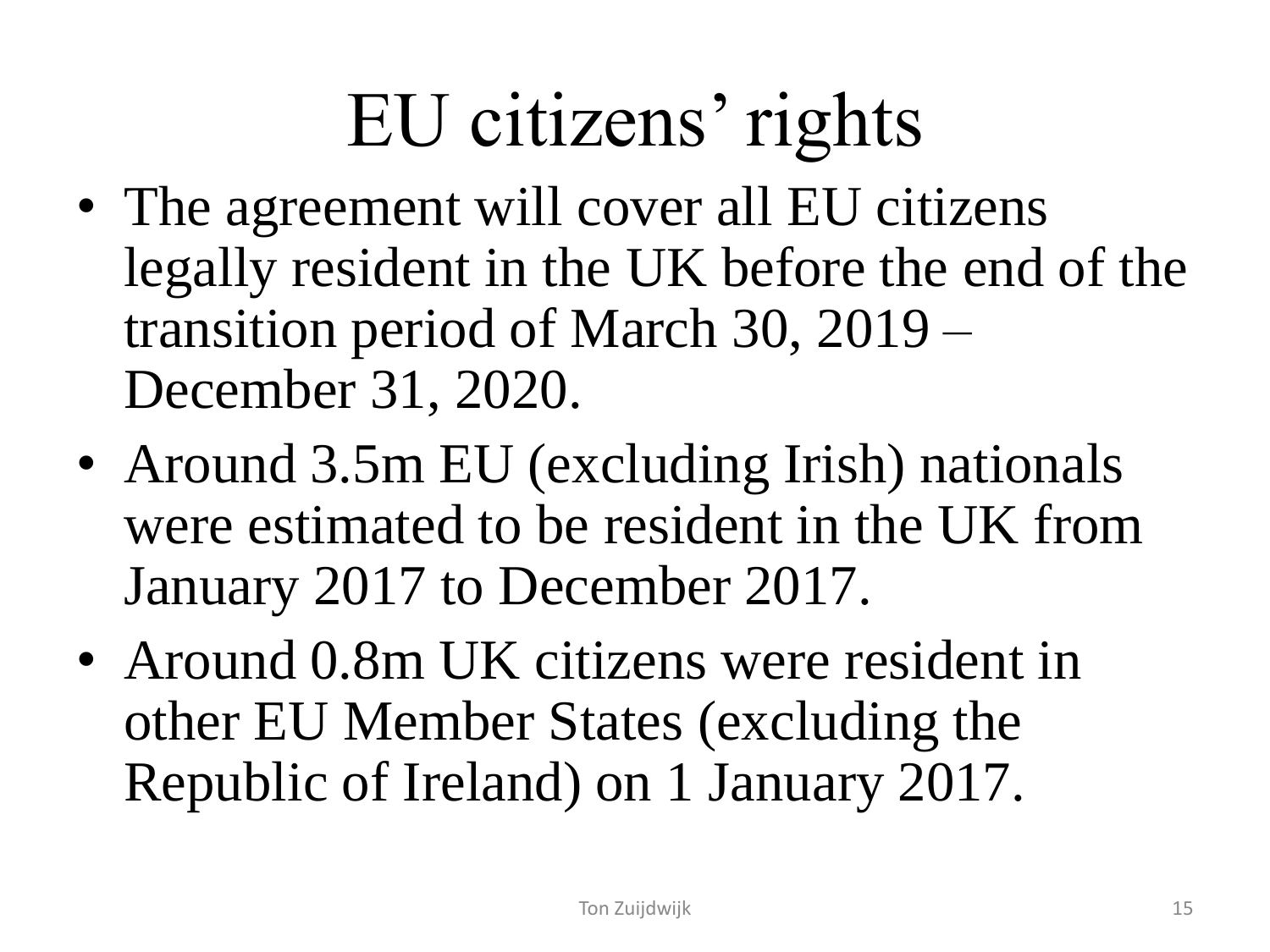## EU citizens' rights during the transition period

- On exit day (29 March 2019) the EU (Withdrawal) Act 2018 will repeal the European Communities Act 1972 (ECA).
- The rights of EU citizens to reside in the UK (and related rights) will continue to apply in the UK (subject to limited exceptions) during the implementation period, by virtue of a transitional provision, in which the EU (Withdrawal Agreement) Bill will amend the EU (Withdrawal) Act 2018 (so that the effect of the ECA is saved for the time-limited implementation period).
- The EU (Withdrawal Agreement) Bill will end this effect of the ECA on 31 December 2020.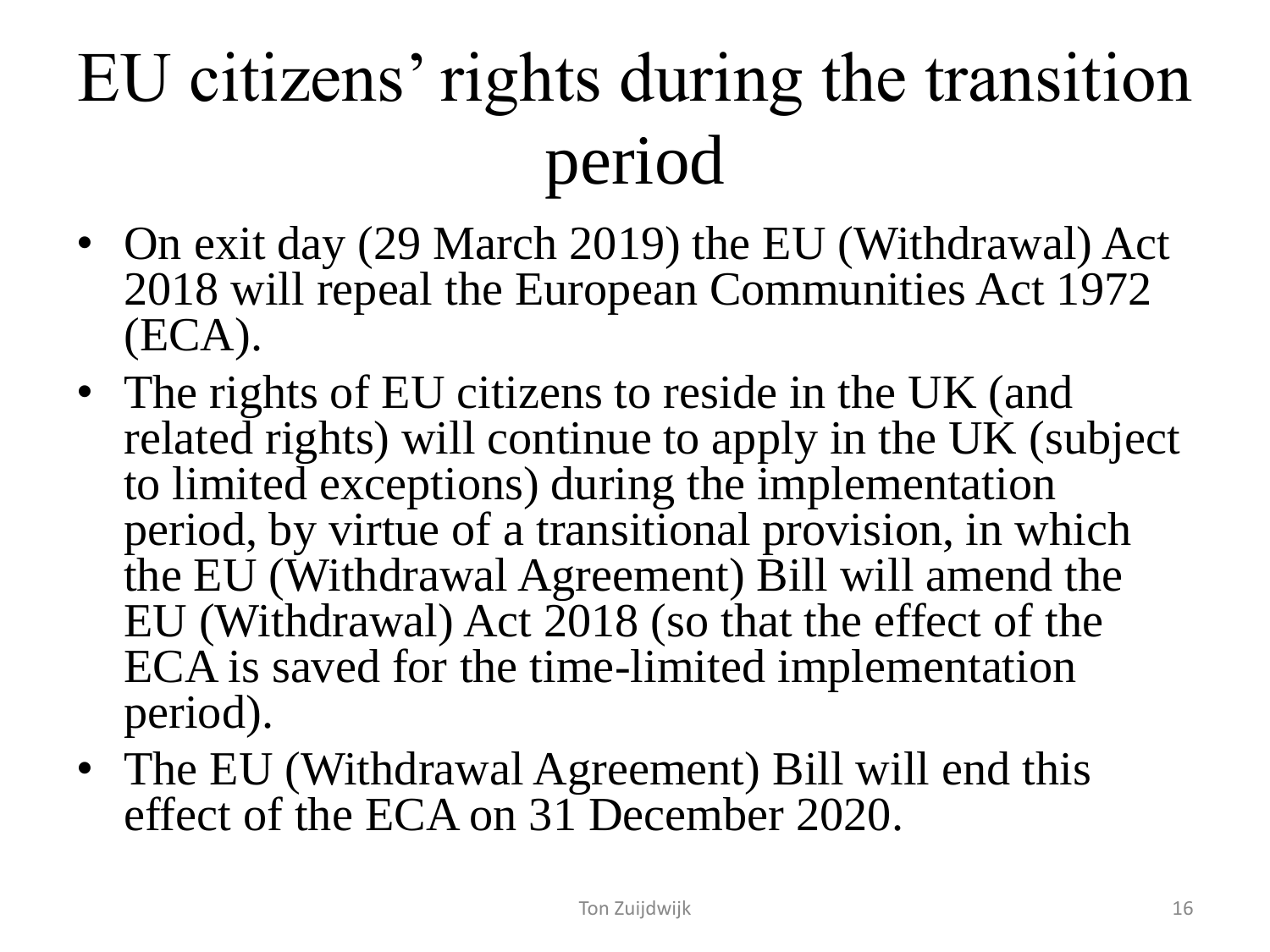### EU citizens' rights during the transition period (cont'd)

• The position of the CJEU will be preserved during the transition period and will be the final interpreter of the EU rules that will continue to apply in the UK during that period.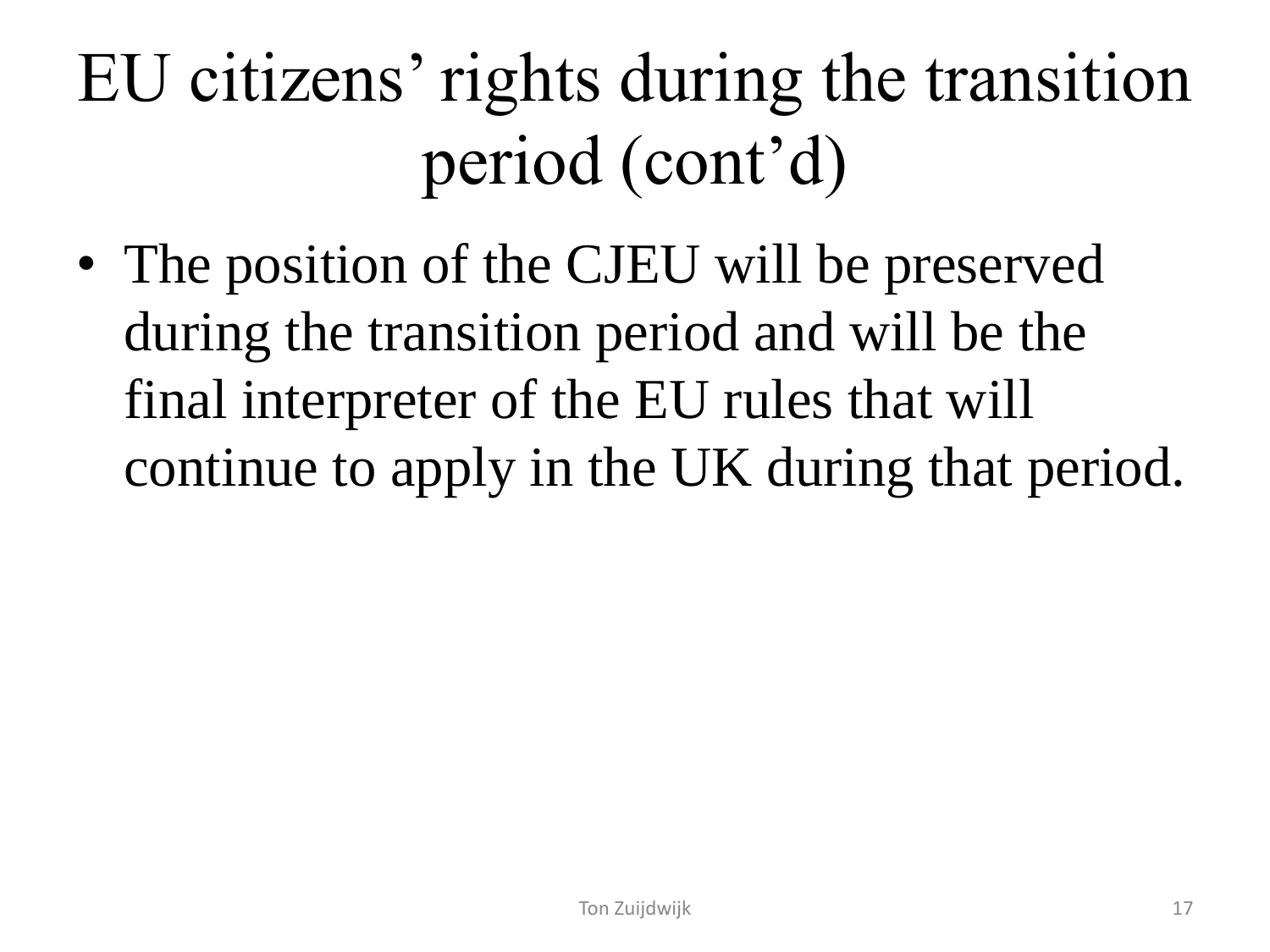### EU citizens' rights after the transition period

- For the eight years after December 31, 2020, UK courts will be able to make references to the CJEU in relation to Part Two of the Withdrawal Agreement (on citizens' rights). This is similar to the mechanism of Article 267 of the Treaty on the Functioning of the European Union (TFEU).
- This will apply only where UK courts consider that a CJEU ruling on a question is necessary for the UK court or tribunal to be able to give judgment in a case.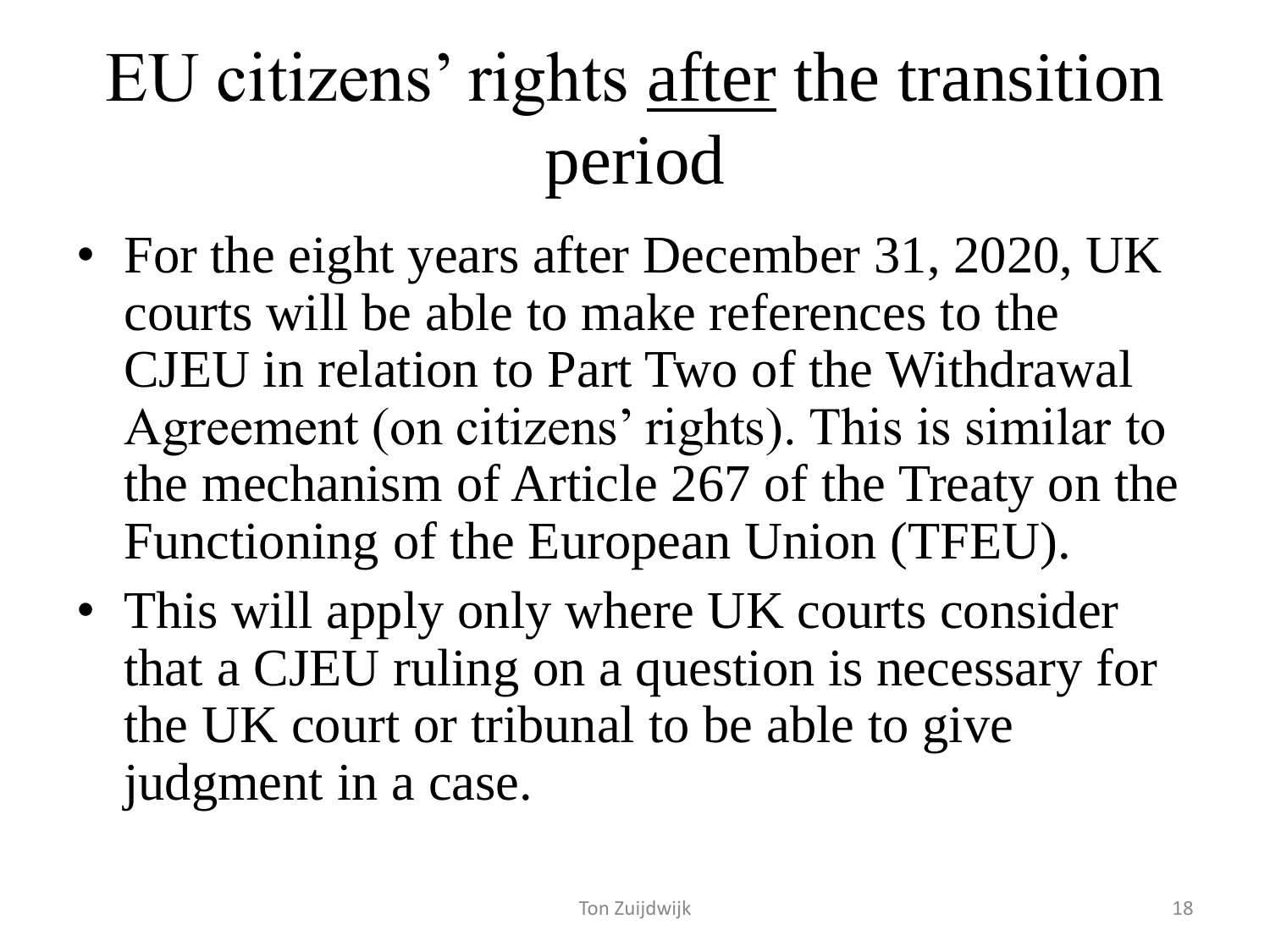#### EU-UK financial settlement

- The UK will contribute to the EU budget in 2019 and 2020 as if it were still an EU Member State for these full two years.
- It will be responsible for its share in EU liabilities and contingent liabilities as of December 31, 2020.
- UK Government stated (in January 2018) its estimate of the settlement to be in the range of £35-39 billion.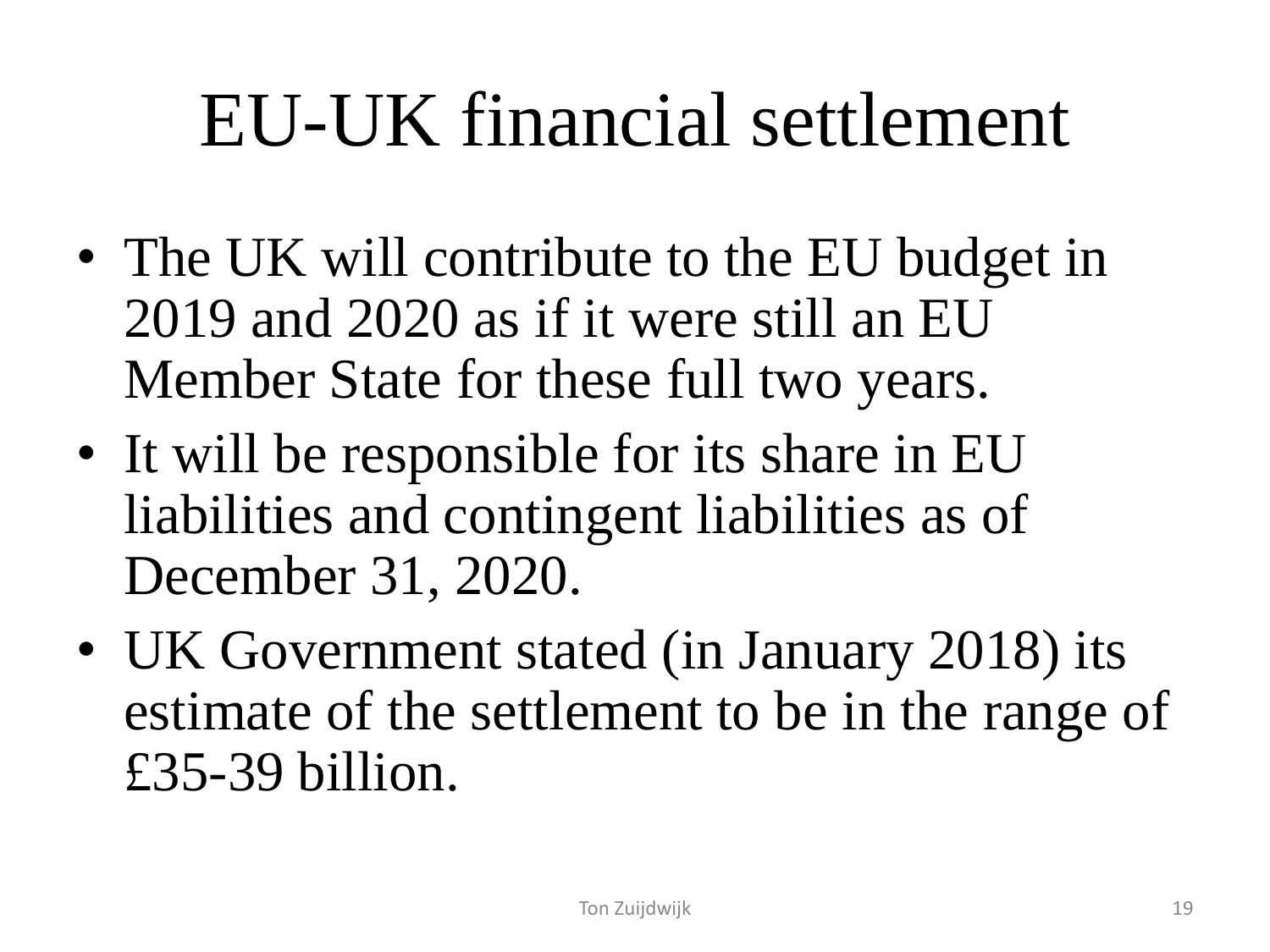### The sequence of action by UK Parliament outlined in the White Paper

- First: approval of the final deal as negotiated under the Article 50 TEU process.
- Second: Government to introduce **EU (Withdrawal Agreement) Bill** to implement the Withdrawal Agreement in UK law.
- Third: before ratification of Withdrawal Agreement takes place, there will be a final scrutiny process – deposit before Parliament for 21 days. Adverse resolution could stop ratification.
- See section 13 of **EU (Withdrawal) Act 2018**.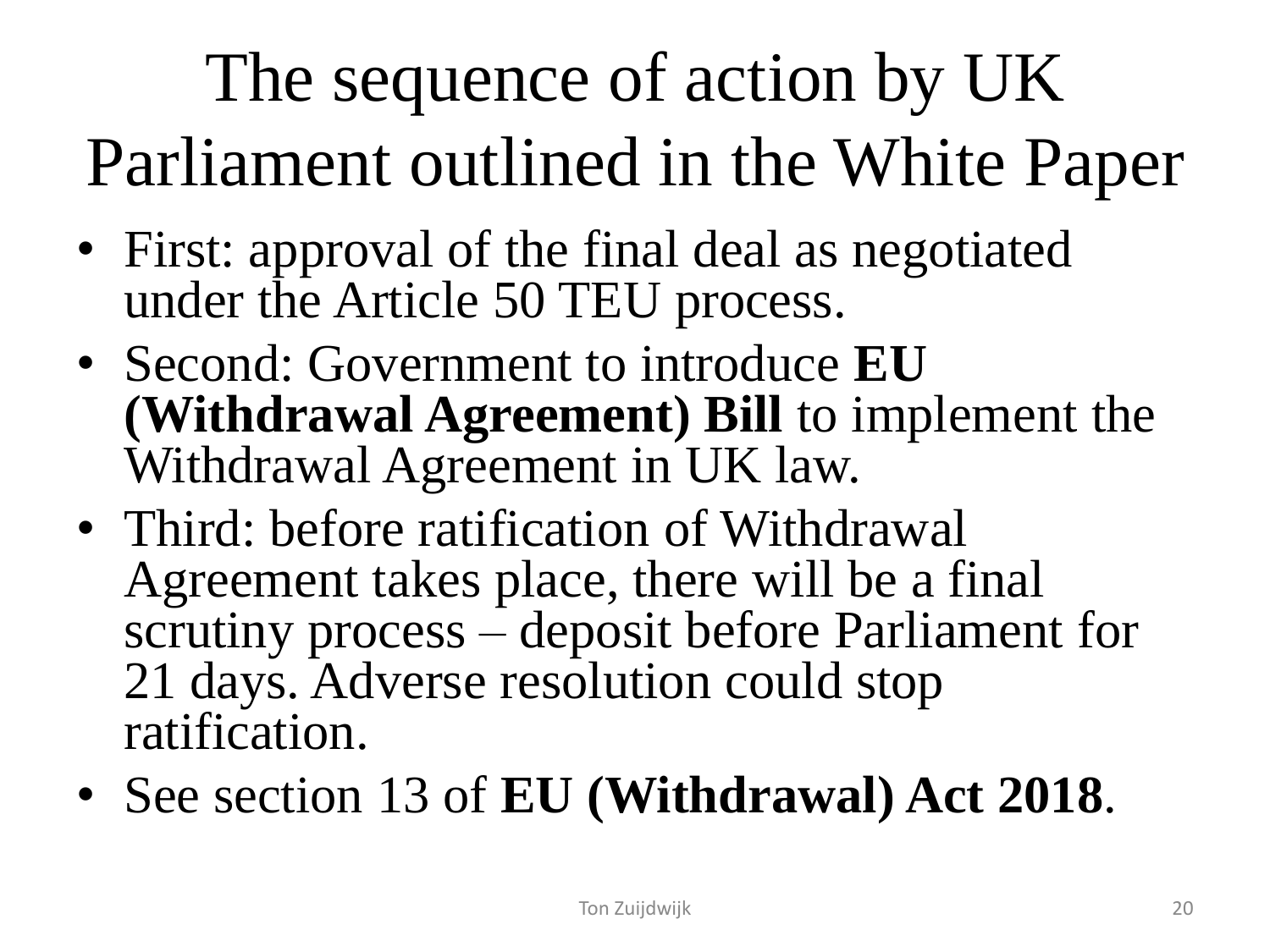#### The future UK-EU trade relationship

 $\overline{\phantom{a}}$ 

- Other White Paper: The future relationship between the United Kingdom and the European Union, with emphasis on trade (also of July 2018).
- https://assets.publishing.service.gov.uk/govern ment/uploads/system/uploads/attachment\_data/ file/725288/The\_future\_relationship\_between\_ the\_United\_Kingdom\_and\_the\_European\_Uni on.pdf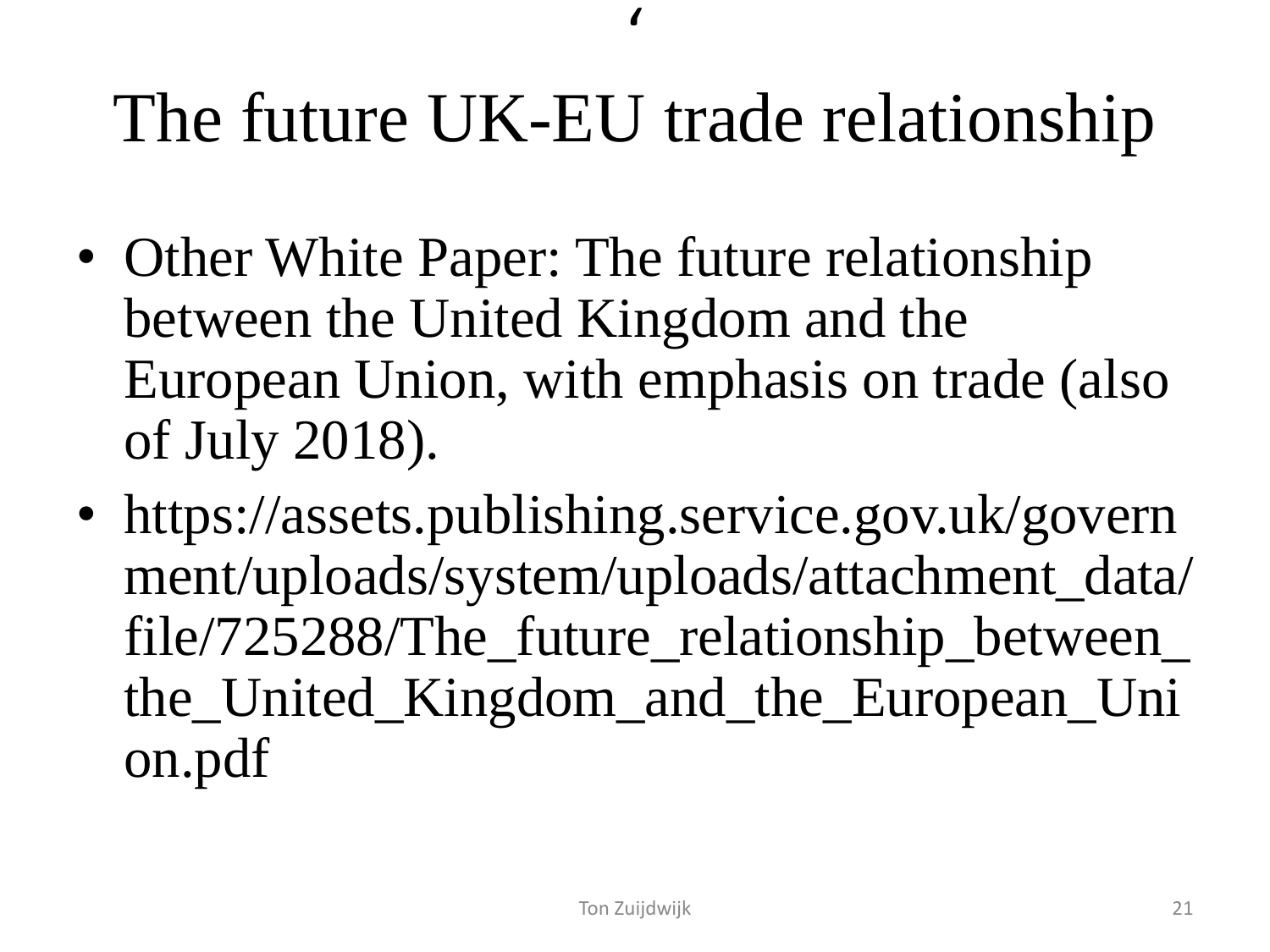Customs checks between Northern Ireland and the Irish Republic

- Brexit means that the UK will be outside of the EU single market.
- Will border checks will be re-established between Northern Ireland and the Irish Republic?
- UK proposed new free trade area of EU and UK with common rules for goods (under a "Facilitated Customs Arrangement").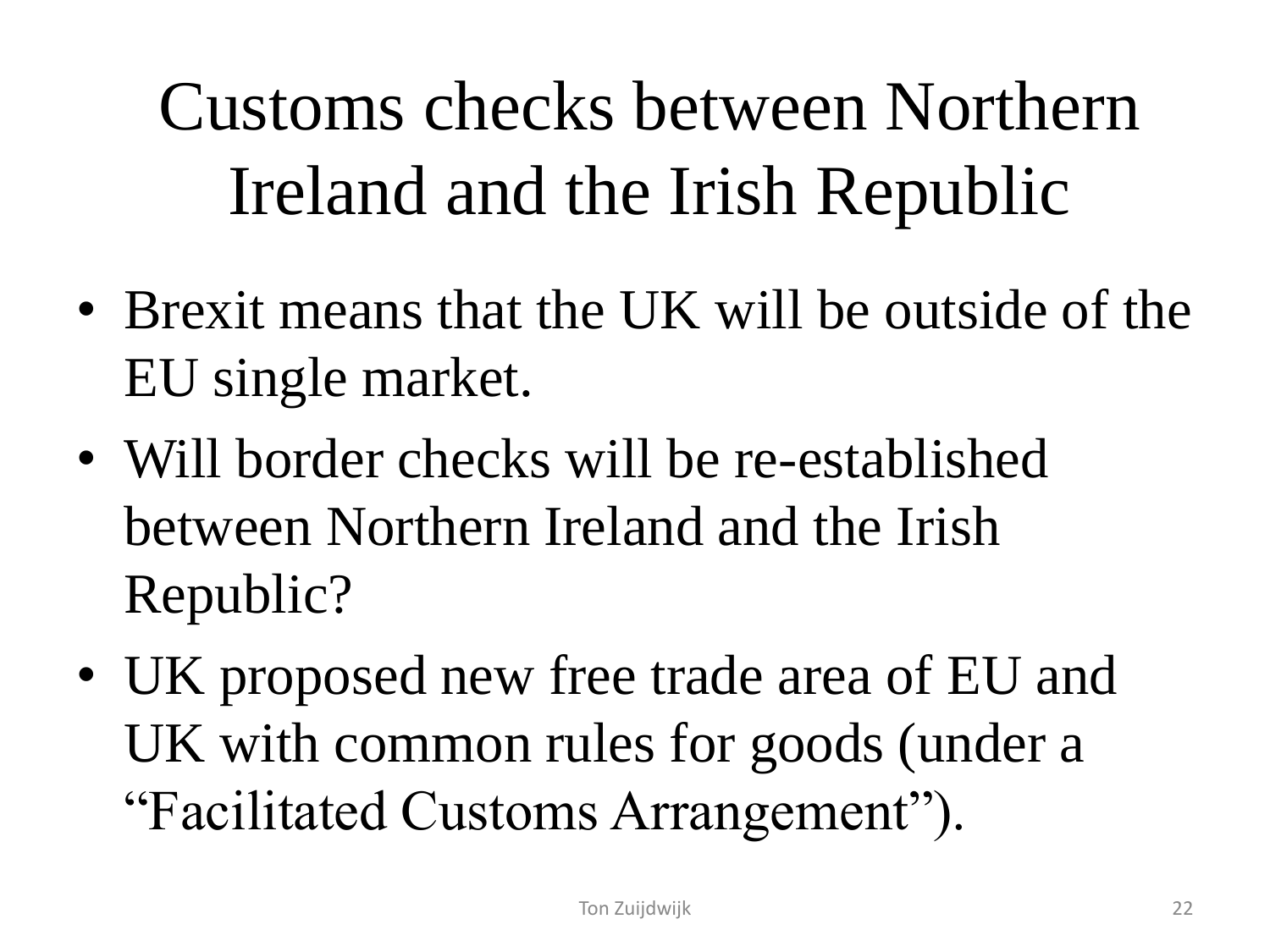# UK-EU single market for goods?

- The UK has proposed an elaborate scheme that would in effect allow it to continue, at least for trade in goods, as if it were still an EU Member State.
- The EU has already indicated that the UK scheme is not acceptable.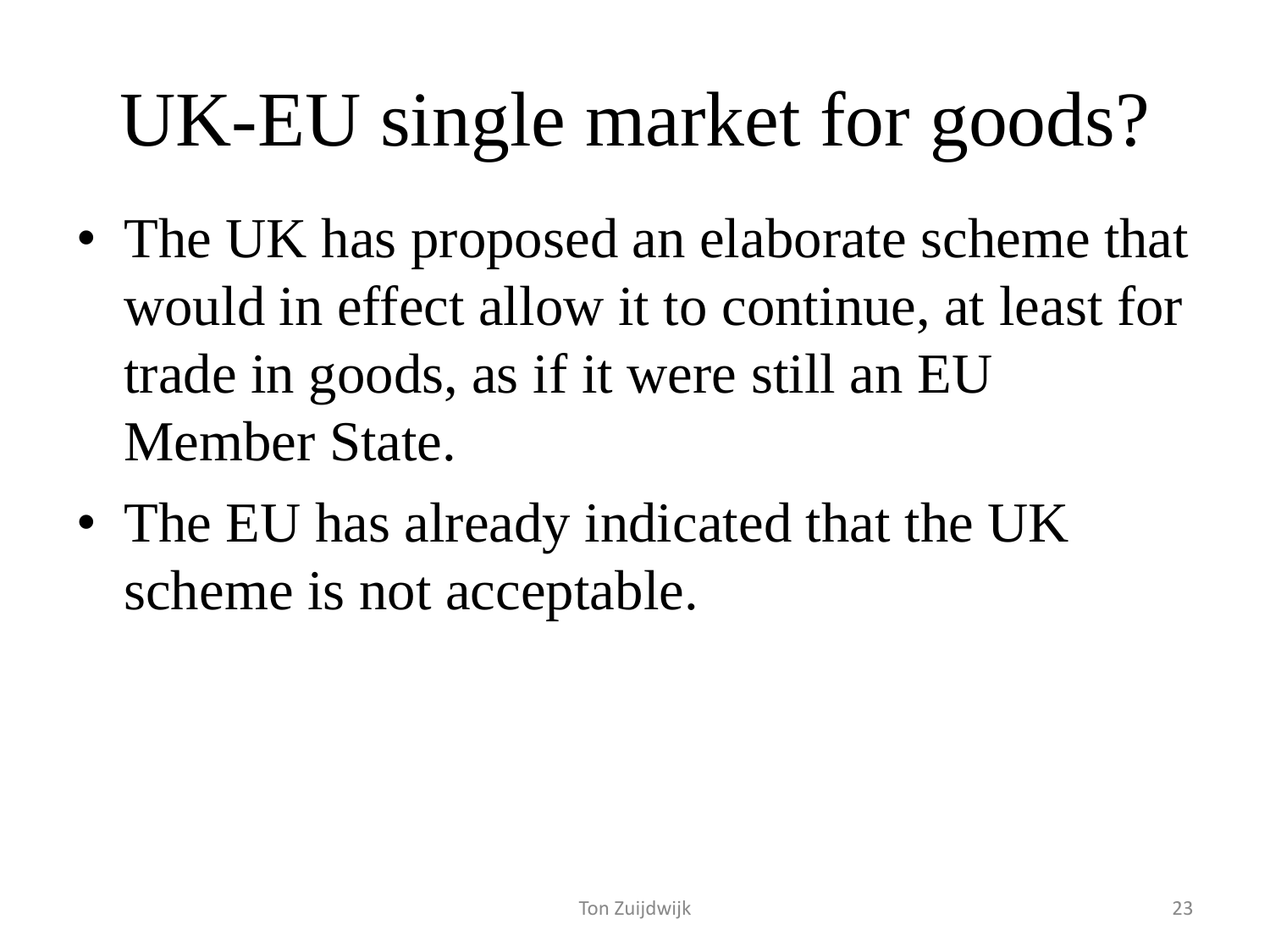# What remains to be negotiated?

- Far too much is still no agreed in the Withdrawal Agreement.
- A Free Trade Agreement remains to be negotiated during the transition period.
- Although the trade relationship will not be set out in the Withdrawal Agreement, it must be clear what the governing rules are as of March 30, 2019.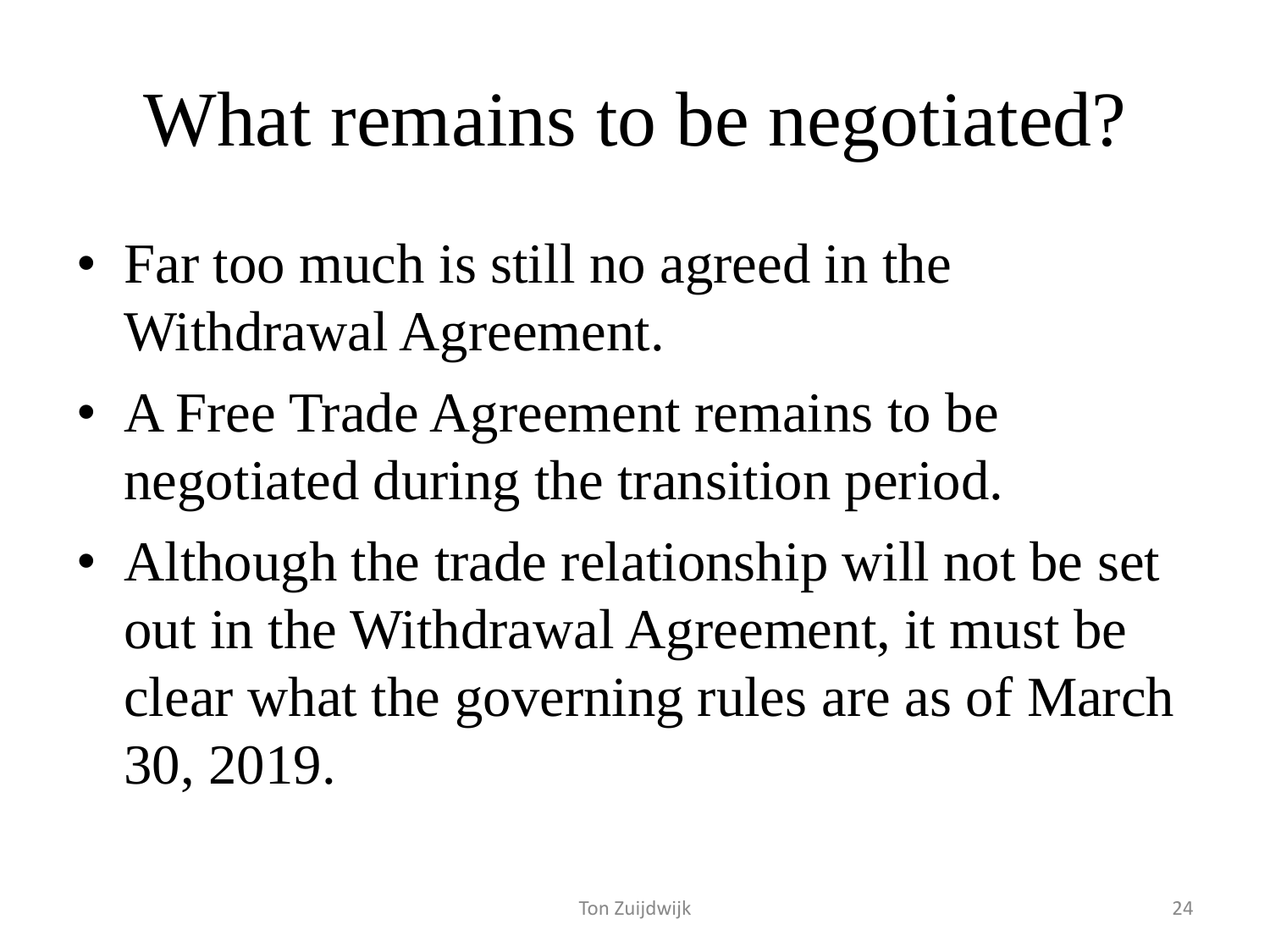#### The default trade rules

- In the absence of specific rules agreed between the UK and the EU, the default rules on March 30, 2019 will be those of the WTO.
- Some of those WTO rules will be clear but others will not .(because the UK is currently covered in the goods area (GATT 1994) by the common external tariff of the EU and in the services area by the EU's schedules to the General Agreement on Trade in Services (GATS).
- In the absence of specific transitional rules, there will be border checks and probably much confusion.
- It is therefore in the interest of both sides to negotiate clear transitional rules for the trade relationship during the transition period.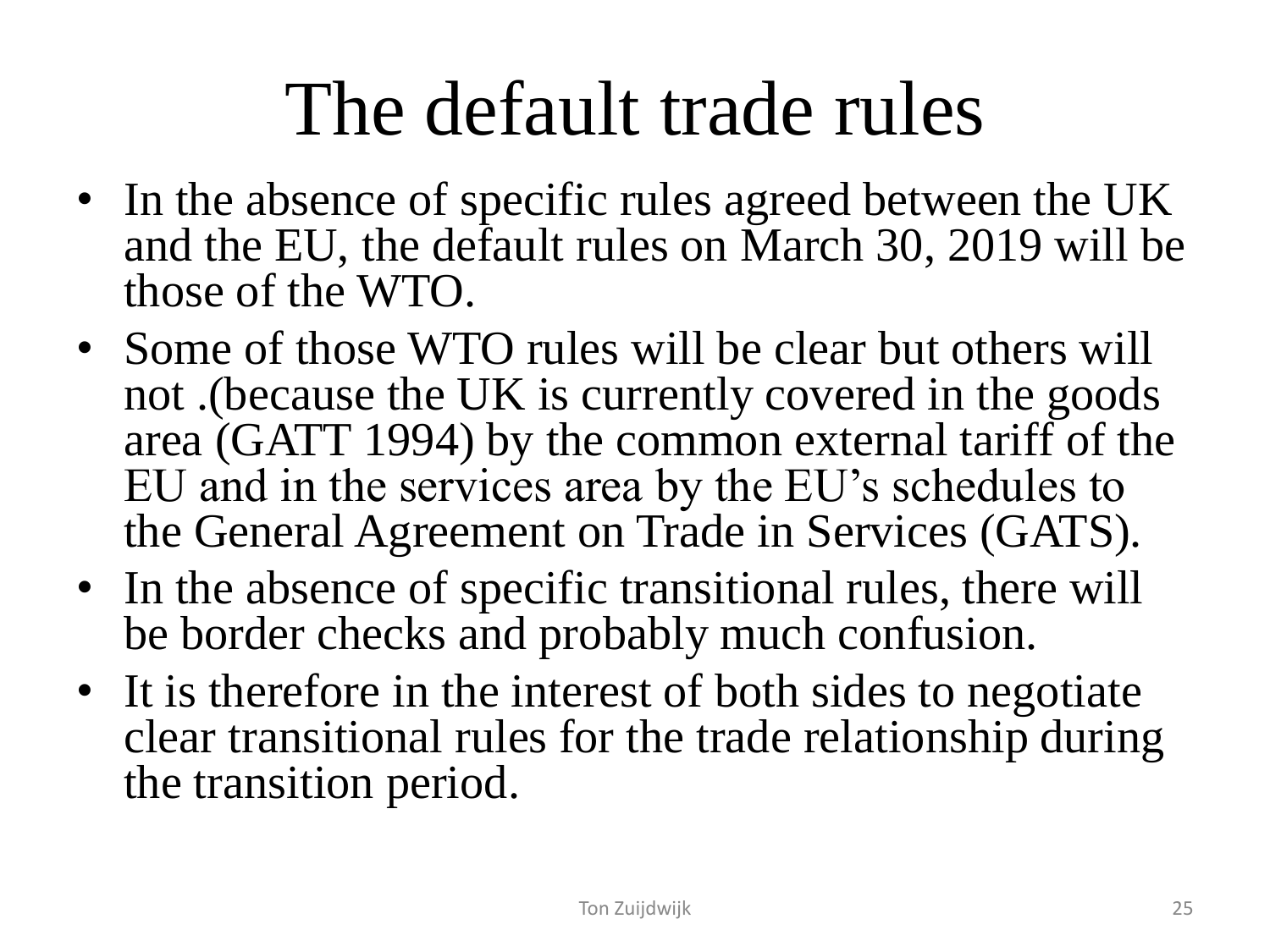# UK legislation

The Queen's Speech at the beginning of the 2017-19 Session of the UK Parliament announced Bills on:

- Immigration
- Customs
- Fisheries
- Repeal of the European Communities Act
- Nuclear energy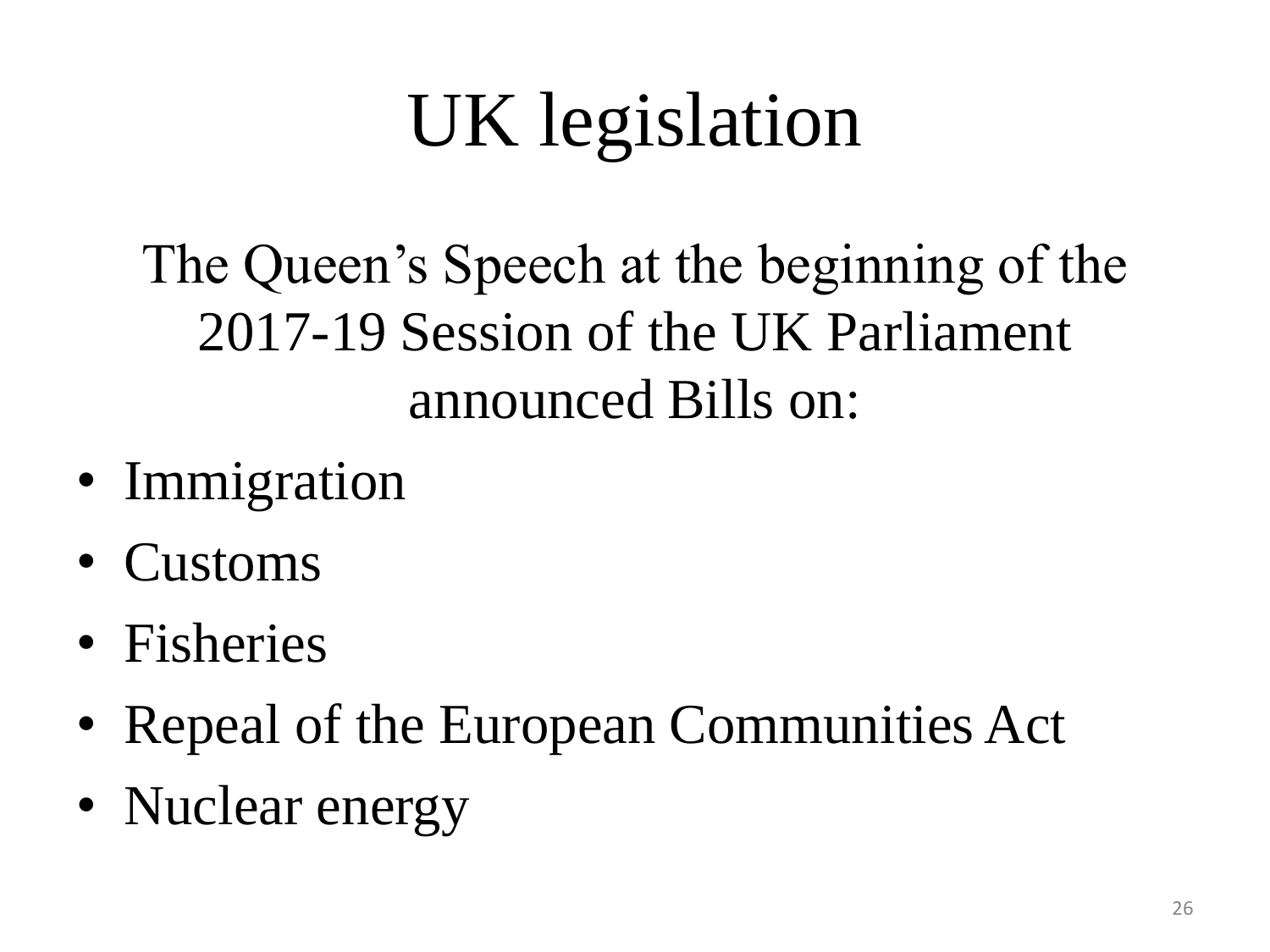#### The European Union Referendum Act 2015

An Act to make provision for the holding of a referendum in the United Kingdom and Gibraltar on whether the United Kingdom should remain a member of the European Union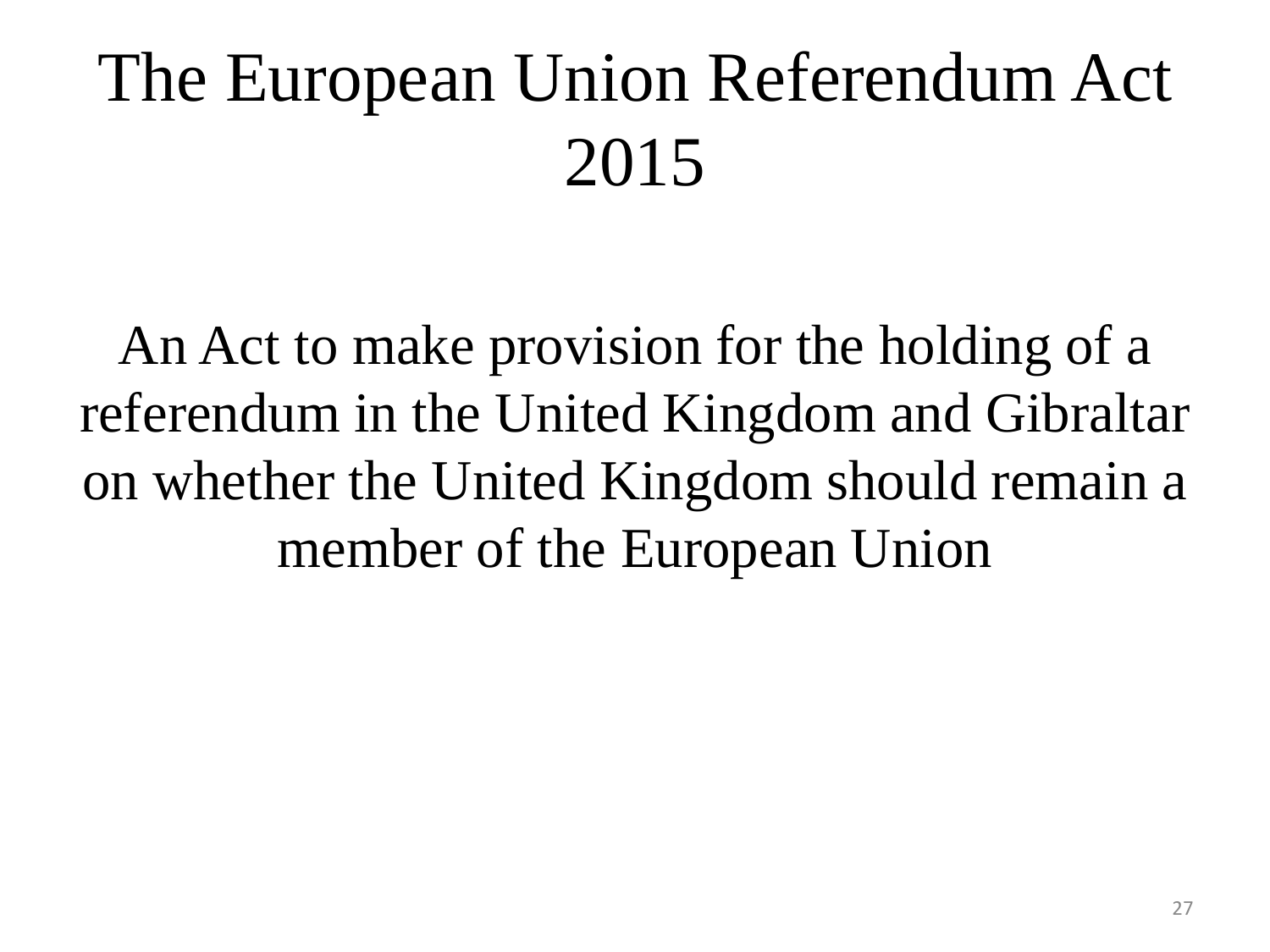## The *Miller* litigation

• *R (on the application of Miller and others) v Secretary of State for Exiting the European Union [2017] UKSC 2WLR 583*

• Was the UK Government able, in exercise of the Royal Prerogative, to give notice of intention to withdraw from the EU under Article 50 TEU?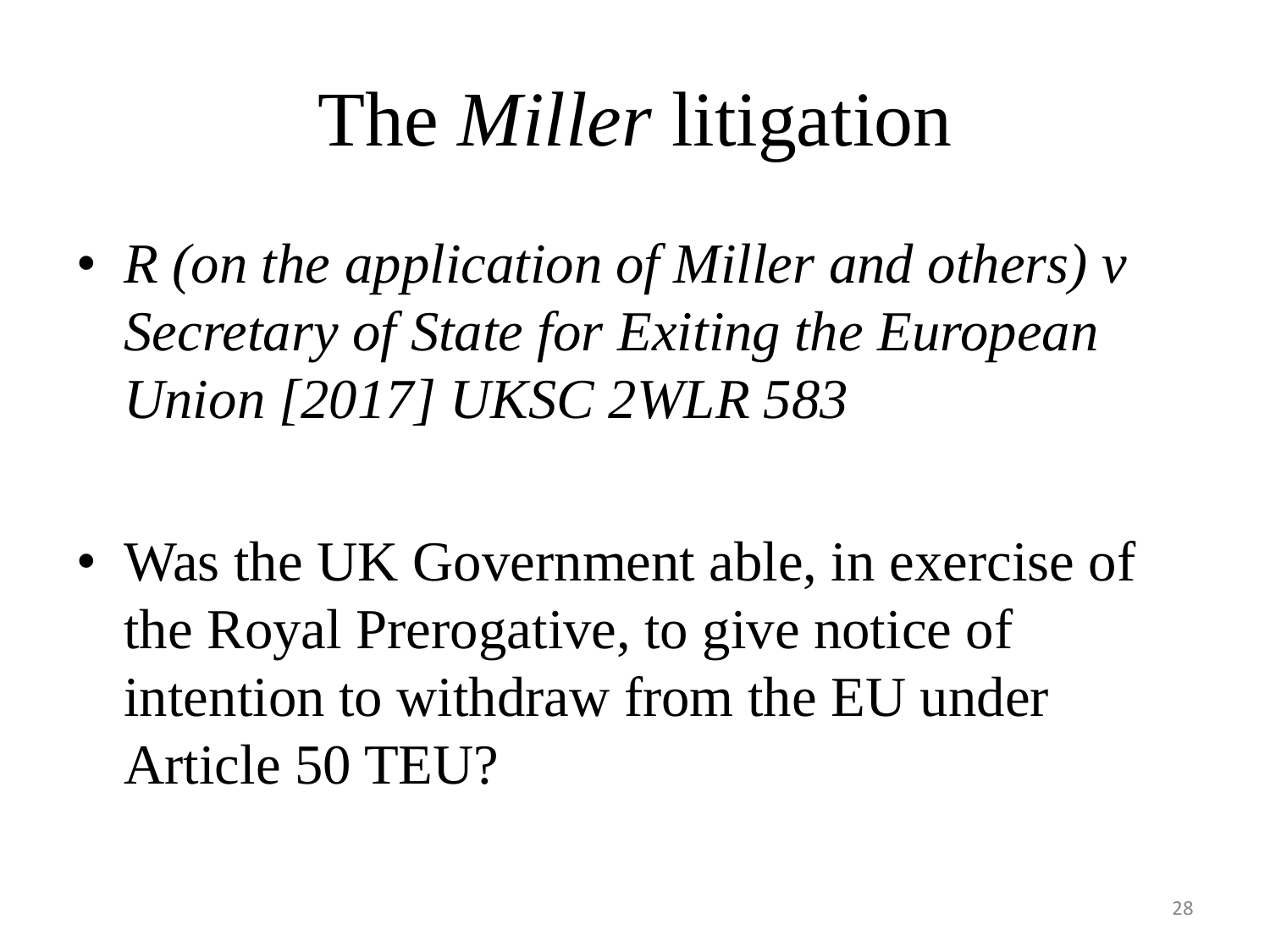#### European Union (Notification of Withdrawal) Act 2017

An Act to confer power on the Prime Minister to notify, under Article 50(2) of the Treaty on European Union, the United Kingdom's intention to withdraw from the EU.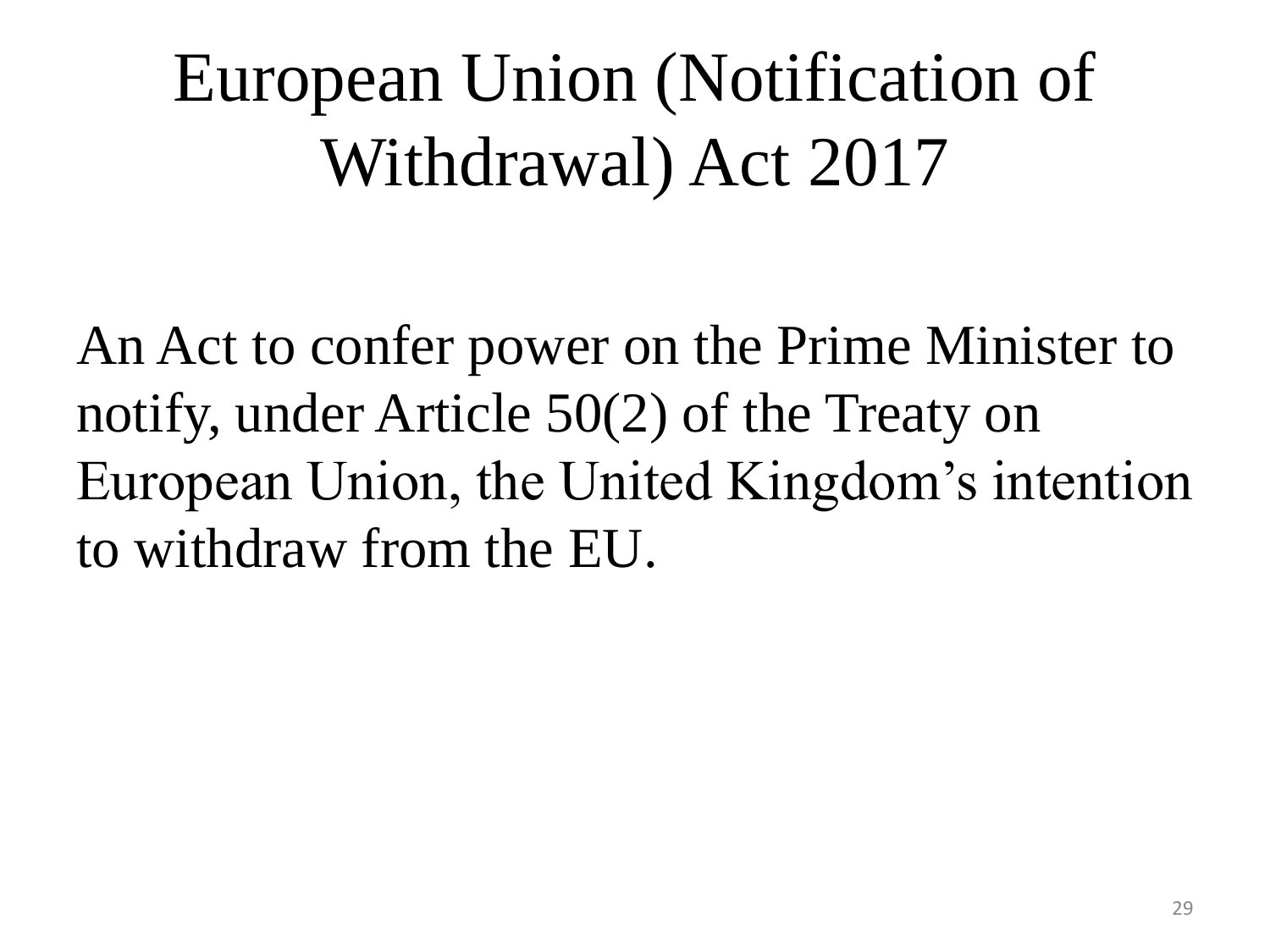#### European Union (Withdrawal) Act 2018

An Act to repeal the European Communities Act 1972 and make other provision in connection with the withdrawal of the United Kingdom from the EU.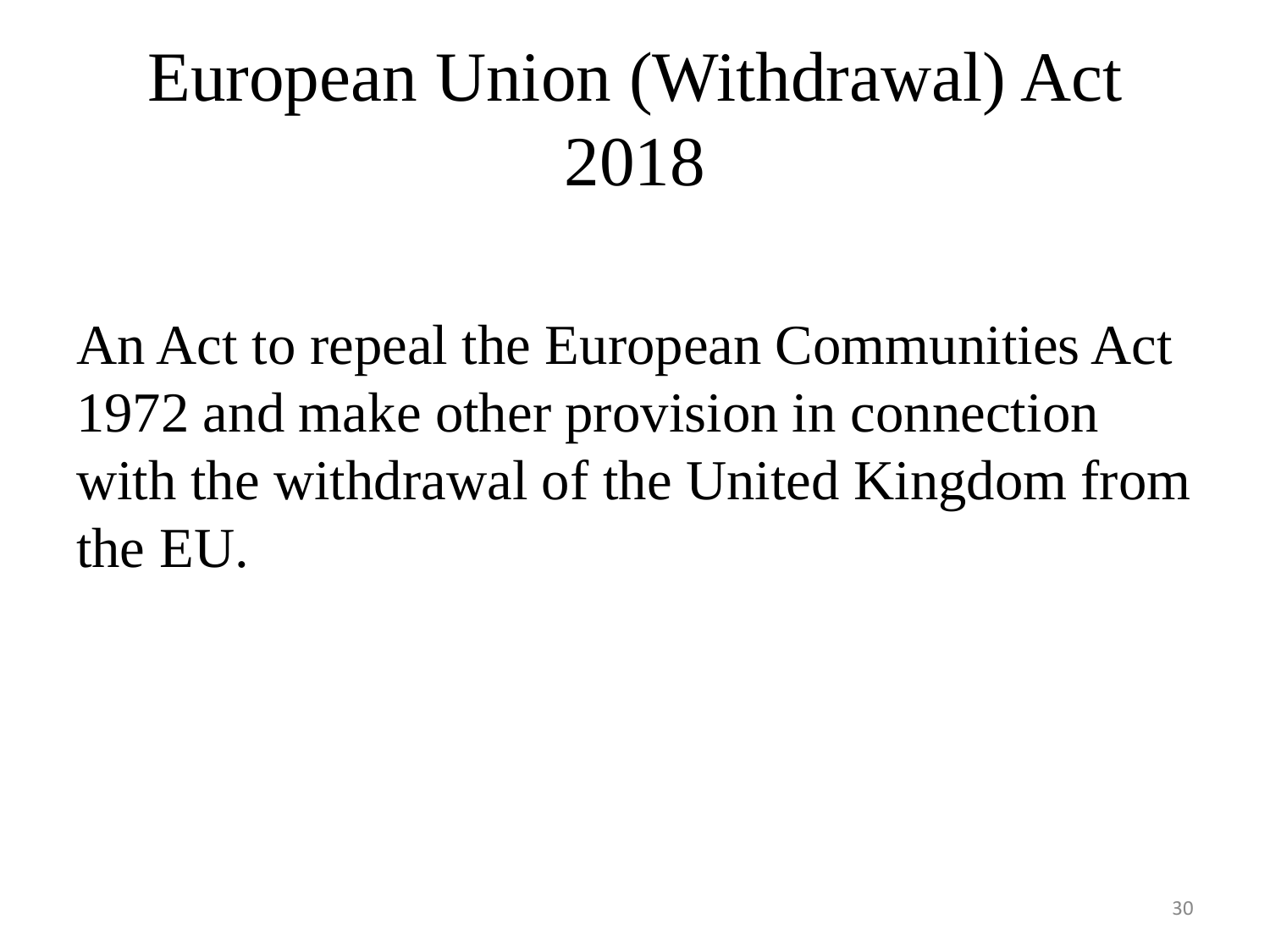### European Union (Withdrawal) Act 2018

The European Union (Withdrawal) Act

- Repeals the European Communities Act
- Preserves all EU legislation in UK law as it stands at "exit day"
- Confers wide powers to amend legislation to rectify "deficiencies" that arise once the UK leaves the EU
- Enables UK Ministers to legislate for the devolved administrations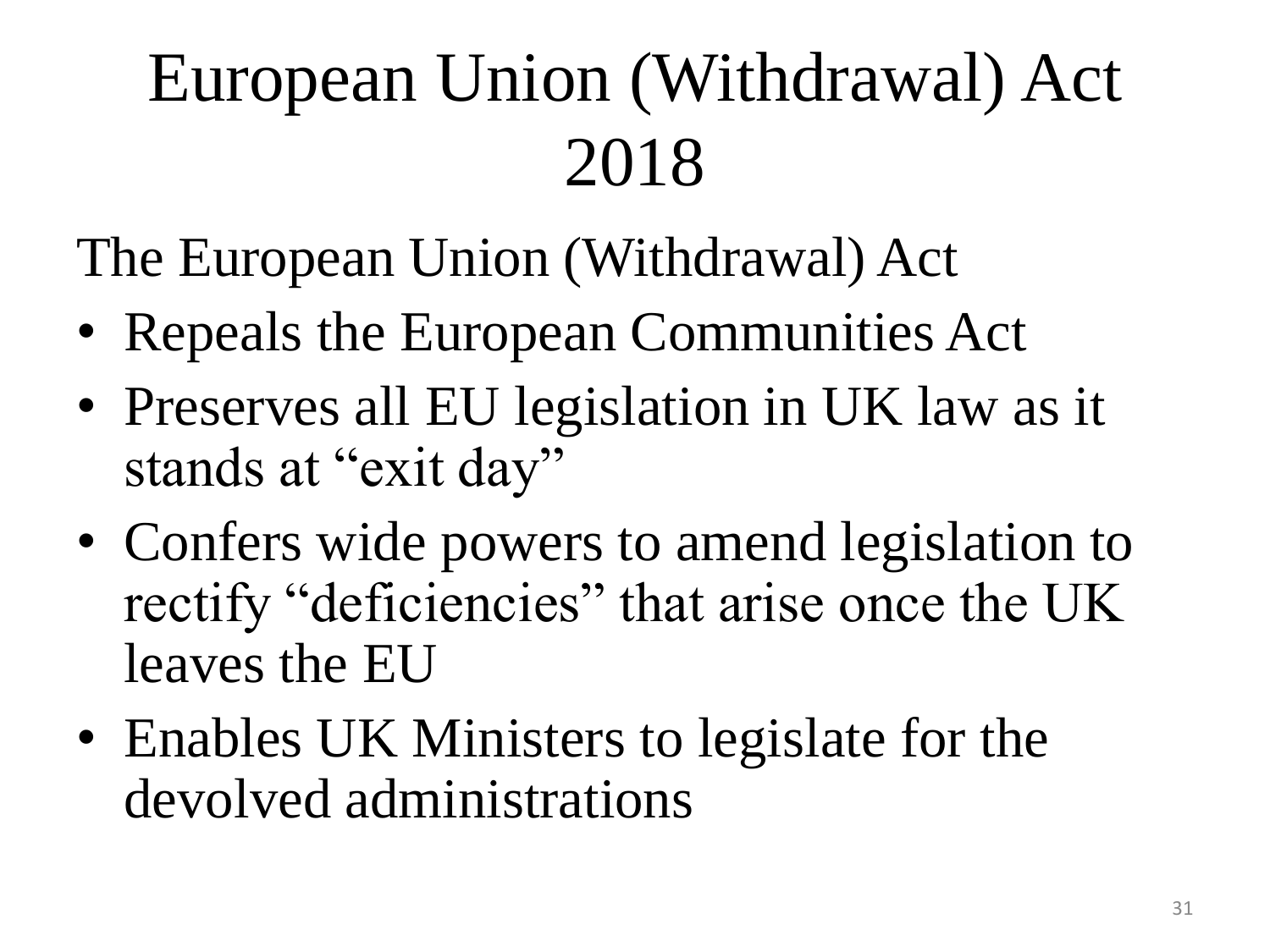#### Taxation (Cross-Border Trade) Bill

A Bill to impose and regulate a duty of Customs by reference to the importation of goods into the United Kingdom; to confer a power to impose and regulate a duty of customs by reference to the export of goods from the United Kingdom; to make other provision in relation to any duty of customs in connection with the withdrawal of the United Kingdom from the EU; to amend the law relating to value added tax, and the law relating to any excise duty on goods, in connection with that withdrawal; and for connected purposes.